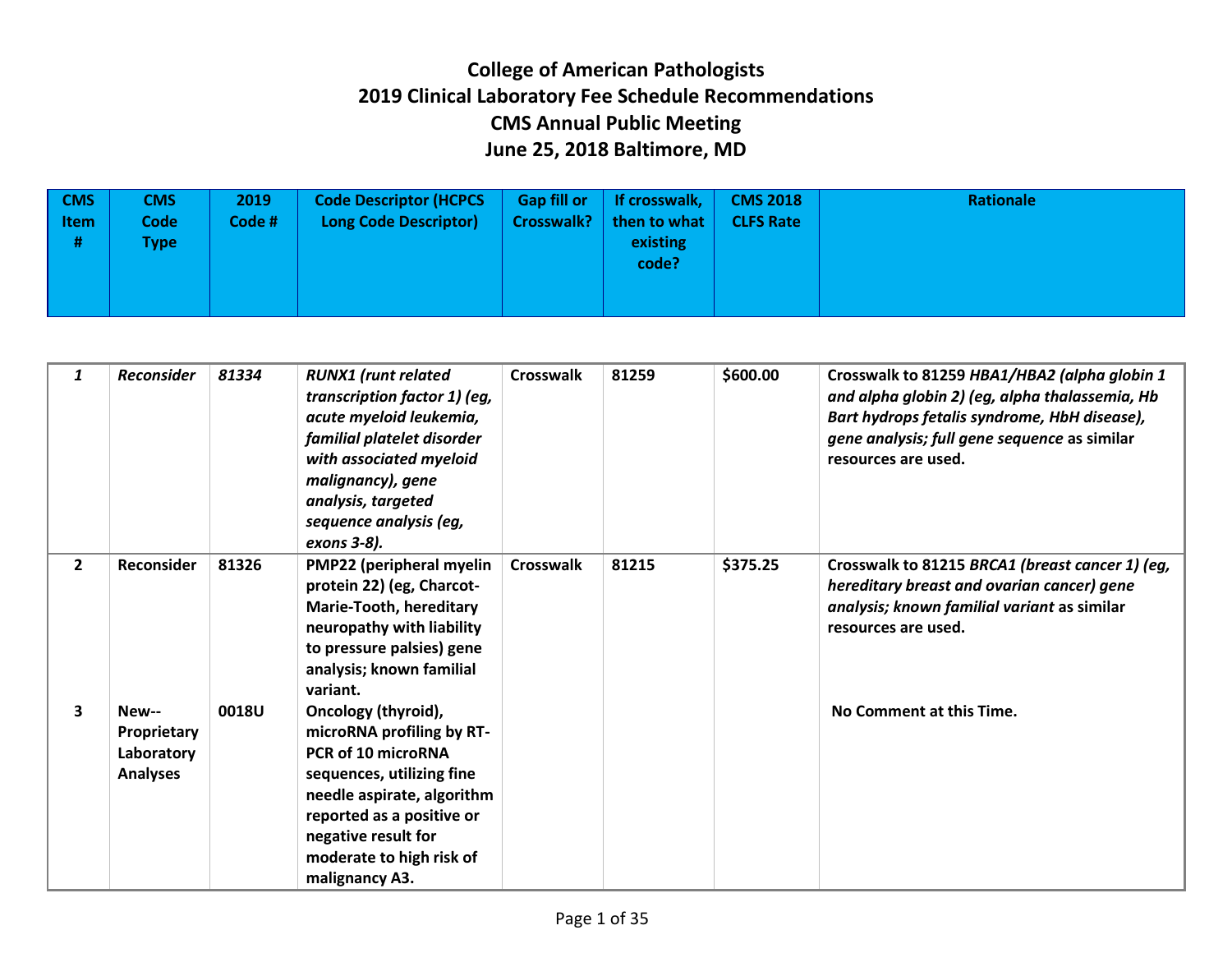| $\sqrt{CMS}$<br><b>Item</b><br># | <b>CMS</b><br><b>Code</b><br><b>Type</b> | 2019<br>Code # | <b>Code Descriptor (HCPCS</b><br><b>Long Code Descriptor)</b> | <b>Gap fill or</b><br><b>Crosswalk?</b> | If crosswalk,<br>then to what<br>existing<br>code? | <b>CMS 2018</b><br><b>CLFS Rate</b> | Rationale |
|----------------------------------|------------------------------------------|----------------|---------------------------------------------------------------|-----------------------------------------|----------------------------------------------------|-------------------------------------|-----------|
|                                  |                                          |                |                                                               |                                         |                                                    |                                     |           |

| 4 | New--           | 0019U | Oncology, RNA, gene        | No Comment at this Time. |
|---|-----------------|-------|----------------------------|--------------------------|
|   | Proprietary     |       | expression by whole        |                          |
|   | Laboratory      |       | transcriptome              |                          |
|   | <b>Analyses</b> |       | sequencing, formalin-      |                          |
|   |                 |       | fixed paraffin embedded    |                          |
|   |                 |       | tissue or fresh frozen     |                          |
|   |                 |       | tissue, predictive         |                          |
|   |                 |       | algorithm reported as      |                          |
|   |                 |       | potential targets for      |                          |
|   |                 |       | therapeutic agents.        |                          |
| 5 | New--           | 0020U | Drug test(s), presumptive, | No Comment at this Time. |
|   | Proprietary     |       | with definitive            |                          |
|   | Laboratory      |       | confirmation of positive   |                          |
|   | <b>Analyses</b> |       | results, any number of     |                          |
|   |                 |       | drug classes, urine, with  |                          |
|   |                 |       | specimen verification      |                          |
|   |                 |       | including DNA              |                          |
|   |                 |       | authentication in          |                          |
|   |                 |       | comparison to buccal       |                          |
|   |                 |       | DNA, per date of service.  |                          |
| 6 | New--           | 0021U | Oncology (prostate),       | No Comment at this Time. |
|   | Proprietary     |       | detection of 8             |                          |
|   | Laboratory      |       | autoantibodies (ARF 6,     |                          |
|   | <b>Analyses</b> |       | NKX3-1, 5'-UTR-BMI1, CEP   |                          |
|   |                 |       | 164, 3'-UTR-Ropporin,      |                          |
|   |                 |       | Desmocollin, AURKAIP-1,    |                          |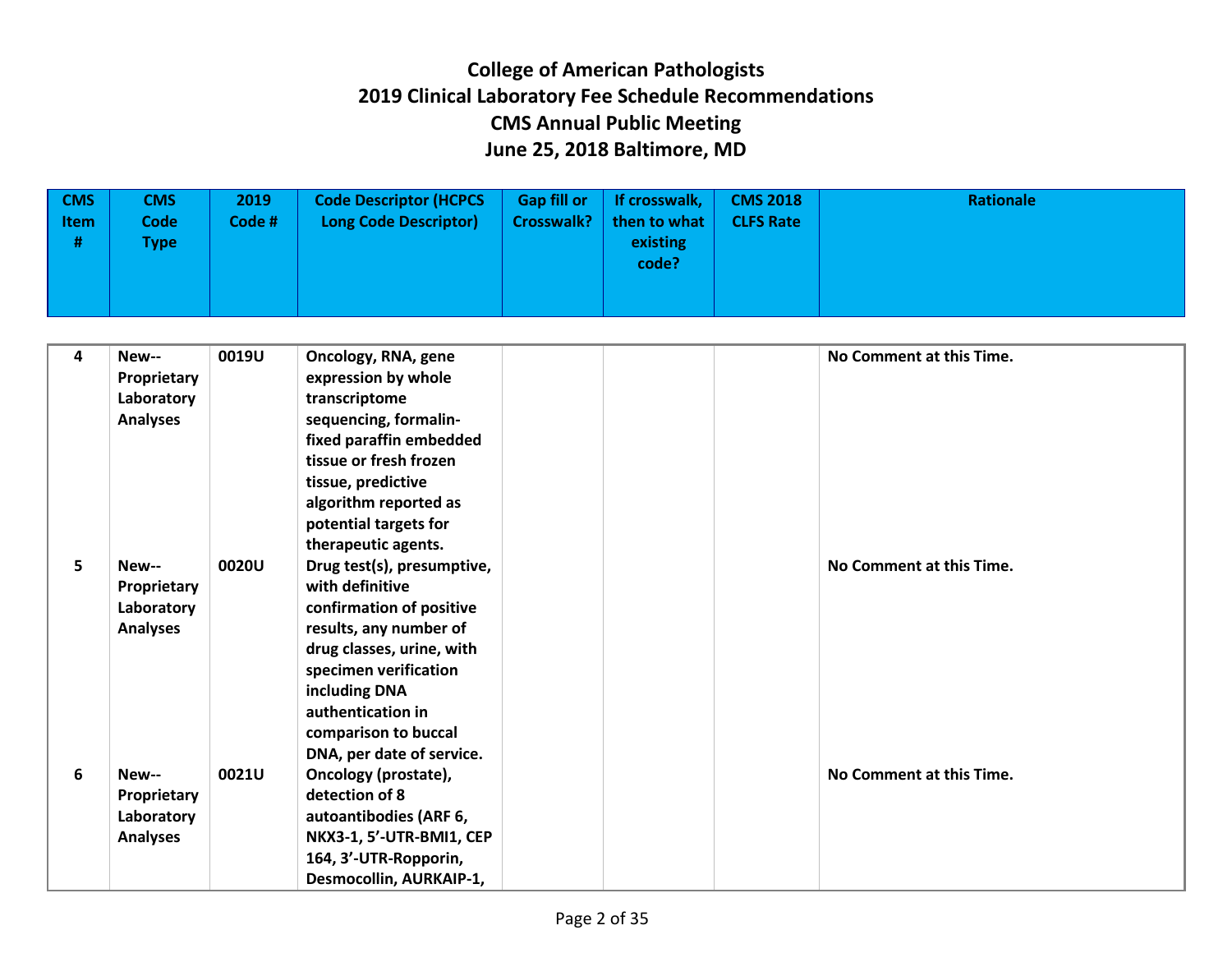| $\sqrt{CMS}$<br><b>Item</b><br># | <b>CMS</b><br><b>Code</b><br><b>Type</b> | 2019<br>Code # | <b>Code Descriptor (HCPCS</b><br><b>Long Code Descriptor)</b> | <b>Gap fill or</b><br><b>Crosswalk?</b> | If crosswalk,<br>then to what<br>existing<br>code? | <b>CMS 2018</b><br><b>CLFS Rate</b> | Rationale |
|----------------------------------|------------------------------------------|----------------|---------------------------------------------------------------|-----------------------------------------|----------------------------------------------------|-------------------------------------|-----------|
|                                  |                                          |                |                                                               |                                         |                                                    |                                     |           |

| 7 |                 | 0022U | CSNK2A2), multiplexed<br>immunoassay and flow<br>cytometry serum,<br>algorithm reported as risk<br>score. |  | No Comment at this Time  |
|---|-----------------|-------|-----------------------------------------------------------------------------------------------------------|--|--------------------------|
|   | New--           |       | <b>Targeted genomic</b>                                                                                   |  |                          |
|   | Proprietary     |       | sequence analysis panel,                                                                                  |  |                          |
|   | Laboratory      |       | non-small cell lung                                                                                       |  |                          |
|   | <b>Analyses</b> |       | neoplasia, DNA and RNA                                                                                    |  |                          |
|   |                 |       | analysis, 23 genes,                                                                                       |  |                          |
|   |                 |       | interrogation for                                                                                         |  |                          |
|   |                 |       | sequence variants and                                                                                     |  |                          |
|   |                 |       | rearrangements, reported                                                                                  |  |                          |
|   |                 |       | as presence/absence of                                                                                    |  |                          |
|   |                 |       | variants and associated                                                                                   |  |                          |
|   |                 |       | therapy(ies) to consider.                                                                                 |  |                          |
| 8 | New--           | 0023U | <b>Oncology (acute</b>                                                                                    |  | No Comment at this Time. |
|   | Proprietary     |       | myelogenous leukemia),                                                                                    |  |                          |
|   | Laboratory      |       | DNA, genotyping of                                                                                        |  |                          |
|   | <b>Analyses</b> |       | internal tandem                                                                                           |  |                          |
|   |                 |       | duplication, p.D835,                                                                                      |  |                          |
|   |                 |       | p.1836, using                                                                                             |  |                          |
|   |                 |       | mononuclear cells,                                                                                        |  |                          |
|   |                 |       | reported as detection or                                                                                  |  |                          |
|   |                 |       | non-detection of FLT3                                                                                     |  |                          |
|   |                 |       | mutation and indication                                                                                   |  |                          |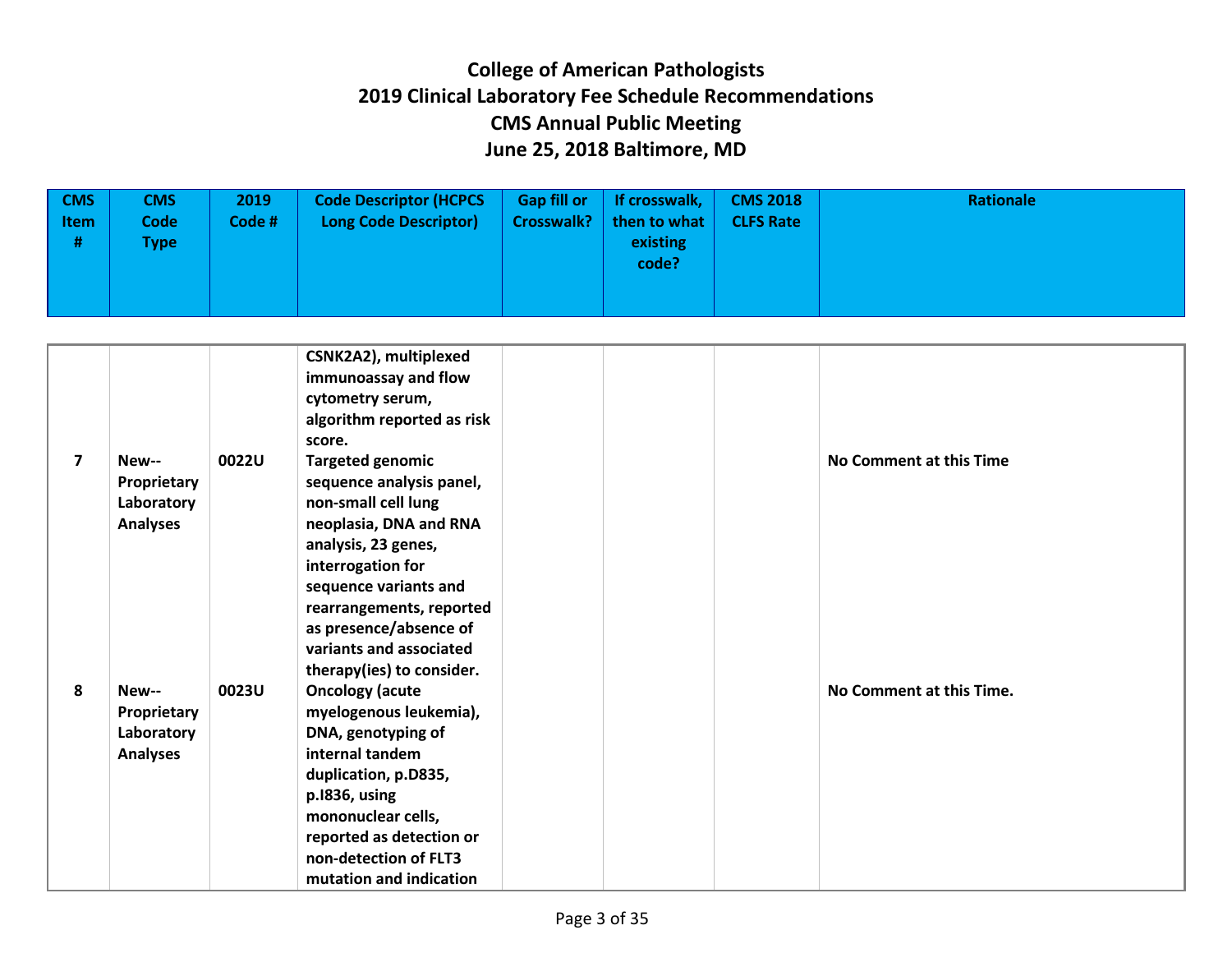| $ $ CMS<br><b>Item</b><br># | <b>CMS</b><br><b>Code</b><br>Гуре | 2019<br>Code # | <b>Code Descriptor (HCPCS</b><br><b>Long Code Descriptor)</b> | <b>Gap fill or</b><br><b>Crosswalk?</b> | If crosswalk,<br>then to what<br>existing<br>code? | <b>CMS 2018</b><br><b>CLFS Rate</b> | Rationale |
|-----------------------------|-----------------------------------|----------------|---------------------------------------------------------------|-----------------------------------------|----------------------------------------------------|-------------------------------------|-----------|
|                             |                                   |                |                                                               |                                         |                                                    |                                     |           |

|    |                                                       |       | for or against the use of<br>midostaurin.                                                                                                                                                                                                                               |  |                          |
|----|-------------------------------------------------------|-------|-------------------------------------------------------------------------------------------------------------------------------------------------------------------------------------------------------------------------------------------------------------------------|--|--------------------------|
| 9  | New--<br>Proprietary<br>Laboratory<br><b>Analyses</b> | 0024U | Glycosylated acute phase<br>proteins (GlycA), nuclear<br>magnetic resonance<br>spectroscopy,<br>quantitative.                                                                                                                                                           |  | No Comment at this Time. |
| 10 | New--<br>Proprietary<br>Laboratory<br><b>Analyses</b> | 0025U | Tenofovir, by liquid<br>chromatography with<br>tandem mass<br>spectrometry (LC-<br>MS/MS), urine,<br>quantitative.                                                                                                                                                      |  | No Comment at this Time. |
| 11 | New--<br>Proprietary<br>Laboratory<br><b>Analyses</b> | 0026U | <b>Oncology (thyroid), DNA</b><br>and mRNA of 112 genes,<br>next-generation<br>sequencing, fine needle<br>aspirate of thyroid<br>nodule, algorithmic<br>analysis reported as a<br>categorical result<br>("Positive, high<br>probability of<br>malignancy" or "Negative, |  | No Comment at this Time. |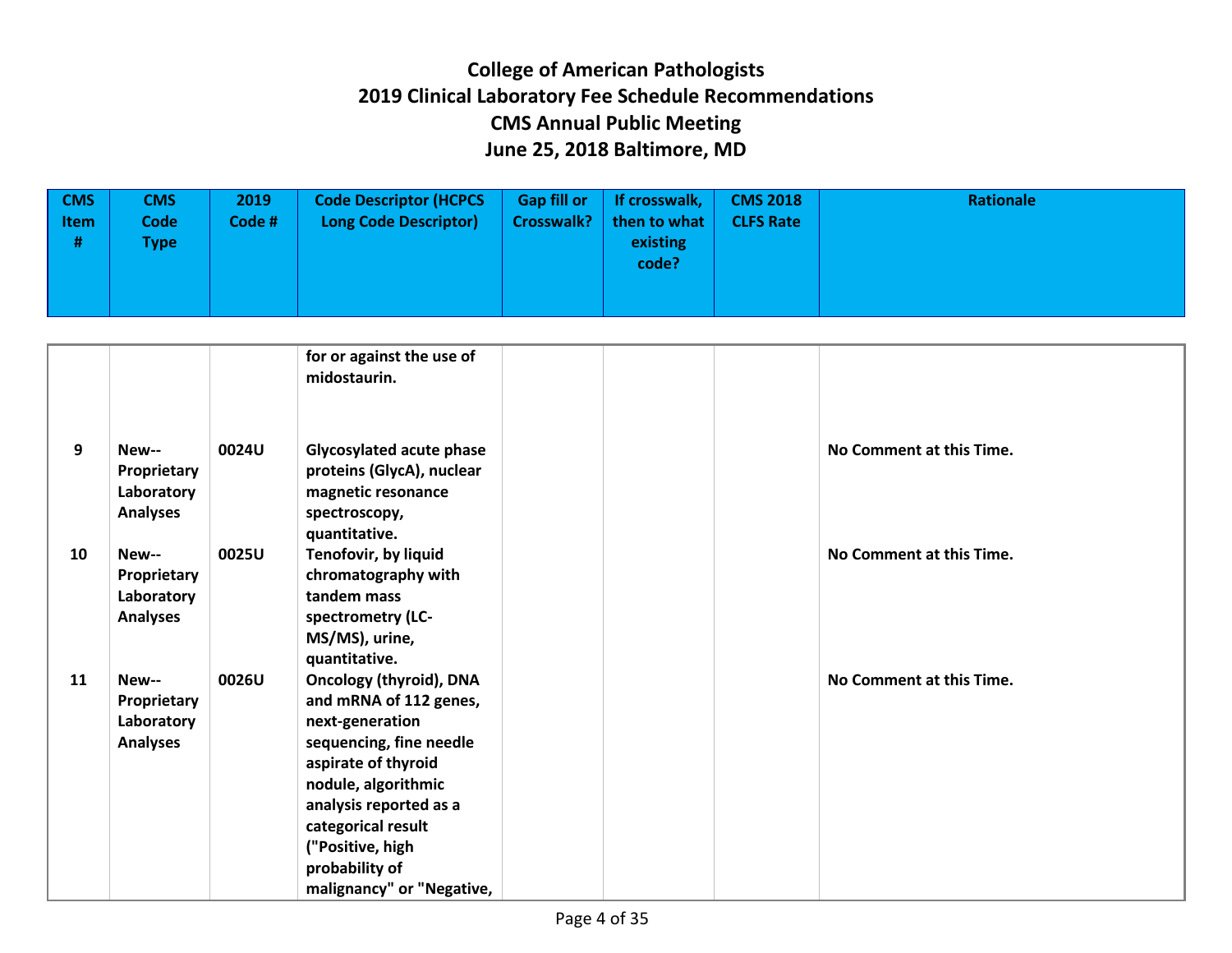| $ $ CMS<br>ltem<br># | <b>CMS</b><br>Code<br><b>Type</b> | 2019<br>Code # | <b>Code Descriptor (HCPCS</b><br><b>Long Code Descriptor)</b> | <b>Gap fill or</b><br><b>Crosswalk?</b> | If crosswalk,<br>then to what<br>existing<br>code? | <b>CMS 2018</b><br><b>CLFS Rate</b> | <b>Rationale</b> |
|----------------------|-----------------------------------|----------------|---------------------------------------------------------------|-----------------------------------------|----------------------------------------------------|-------------------------------------|------------------|
|                      |                                   |                |                                                               |                                         |                                                    |                                     |                  |

|    |                                                       |       | low probability of<br>malignancy").                                                                                                                                                                                 |  |                          |
|----|-------------------------------------------------------|-------|---------------------------------------------------------------------------------------------------------------------------------------------------------------------------------------------------------------------|--|--------------------------|
| 12 | New--<br>Proprietary<br>Laboratory<br><b>Analyses</b> | 0027U | JAK2 (Janus kinase 2) (eg,<br>myeloproliferative<br>disorder) gene analysis,<br>targeted sequence<br>analysis exons 12-15.                                                                                          |  | No Comment at this Time. |
| 13 | New--<br>Proprietary<br>Laboratory<br><b>Analyses</b> | 0028U | <b>CYP2D6 (cytochrome</b><br>P450, family 2, subfamily<br>D, polypeptide 6) (eg,<br>drug metabolism) gene<br>analysis, copy number<br>variants, common<br>variants with reflex to<br>targeted sequence<br>analysis. |  | No Comment at this Time. |
| 14 | New--<br>Proprietary<br>Laboratory<br><b>Analyses</b> | 0029U | Drug metabolism (adverse<br>drug reactions and drug<br>response), targeted<br>sequence analysis (ie,<br><b>CYP1A2, CYP2C19,</b><br>CYP2C9, CYP2D6, CYP3A4,<br><b>CYP3A5, CYP4F2,</b><br>SLCO1B1, VKORC1 and         |  | No Comment at this Time. |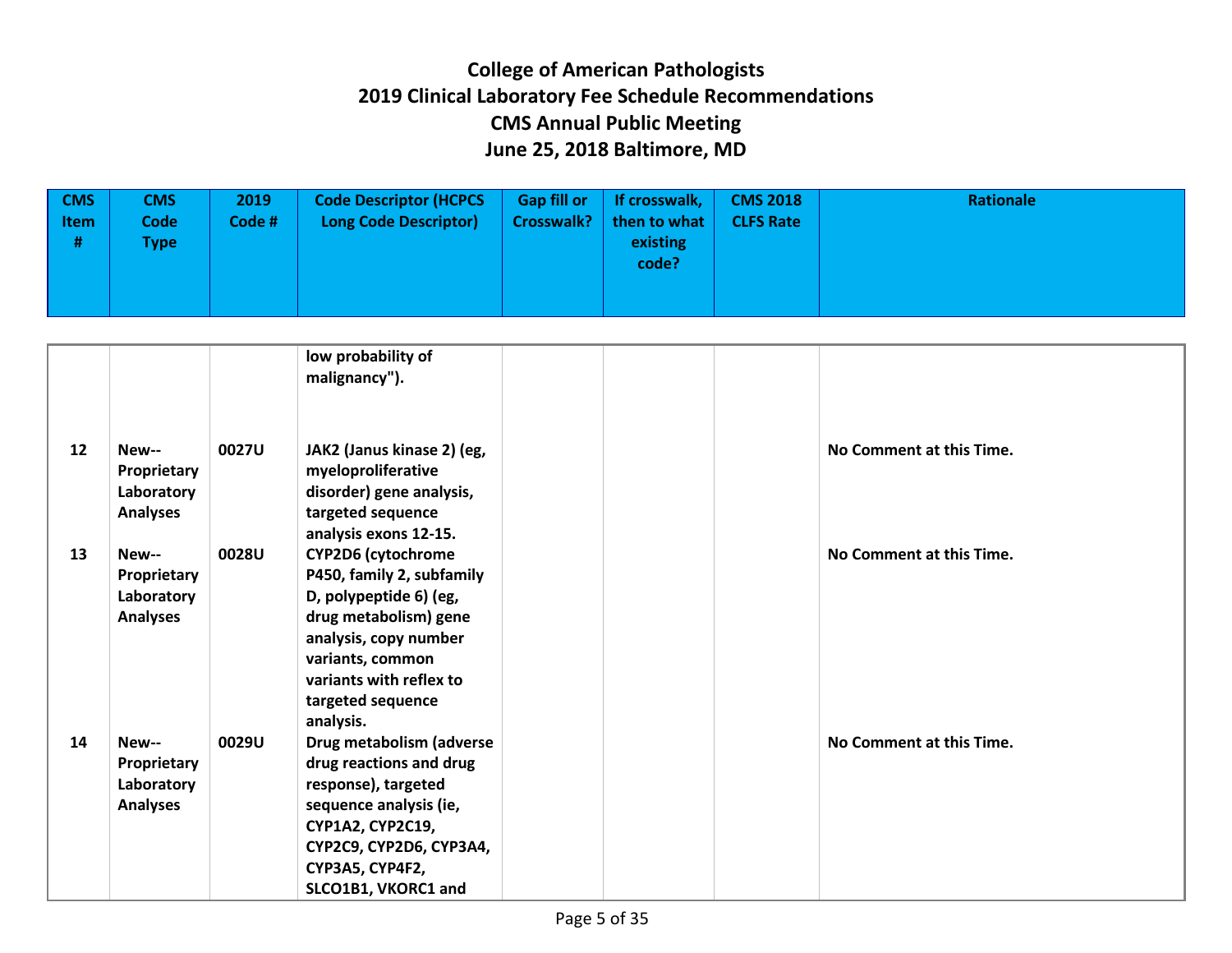| $\sqrt{CMS}$<br><b>Item</b><br># | <b>CMS</b><br><b>Code</b><br><b>Type</b> | 2019<br>Code # | <b>Code Descriptor (HCPCS</b><br><b>Long Code Descriptor)</b> | <b>Gap fill or</b><br><b>Crosswalk?</b> | If crosswalk,<br>then to what<br>existing<br>code? | <b>CMS 2018</b><br><b>CLFS Rate</b> | <b>Rationale</b> |
|----------------------------------|------------------------------------------|----------------|---------------------------------------------------------------|-----------------------------------------|----------------------------------------------------|-------------------------------------|------------------|
|                                  |                                          |                |                                                               |                                         |                                                    |                                     |                  |

|    |                                                       |       | rs12777823).                                                                                                               |                          |  |
|----|-------------------------------------------------------|-------|----------------------------------------------------------------------------------------------------------------------------|--------------------------|--|
| 15 | New--<br>Proprietary<br>Laboratory<br><b>Analyses</b> | 0030U | Drug metabolism<br>(warfarin drug response),<br>targeted sequence<br>analysis (ie, CYP2C9,                                 | No Comment at this Time. |  |
| 16 | New--                                                 | 0031U | CYP4F2, VKORC1,<br>rs12777823).<br><b>CYP1A2 (cytochrome P450)</b>                                                         | No Comment at this Time. |  |
|    | Proprietary<br>Laboratory<br><b>Analyses</b>          |       | family 1, subfamily A,<br>member 2)(eg, drug<br>metabolism) gene<br>analysis, common<br>variants (ie, *1F, *1K, *6,        |                          |  |
| 17 | New--<br>Proprietary<br>Laboratory<br><b>Analyses</b> | 0032U | *7).<br><b>COMT</b> (catechol-O-<br>methyltransferase)(drug<br>metabolism) gene<br>analysis, c.472G>A<br>(rs4680) variant. | No Comment at this Time. |  |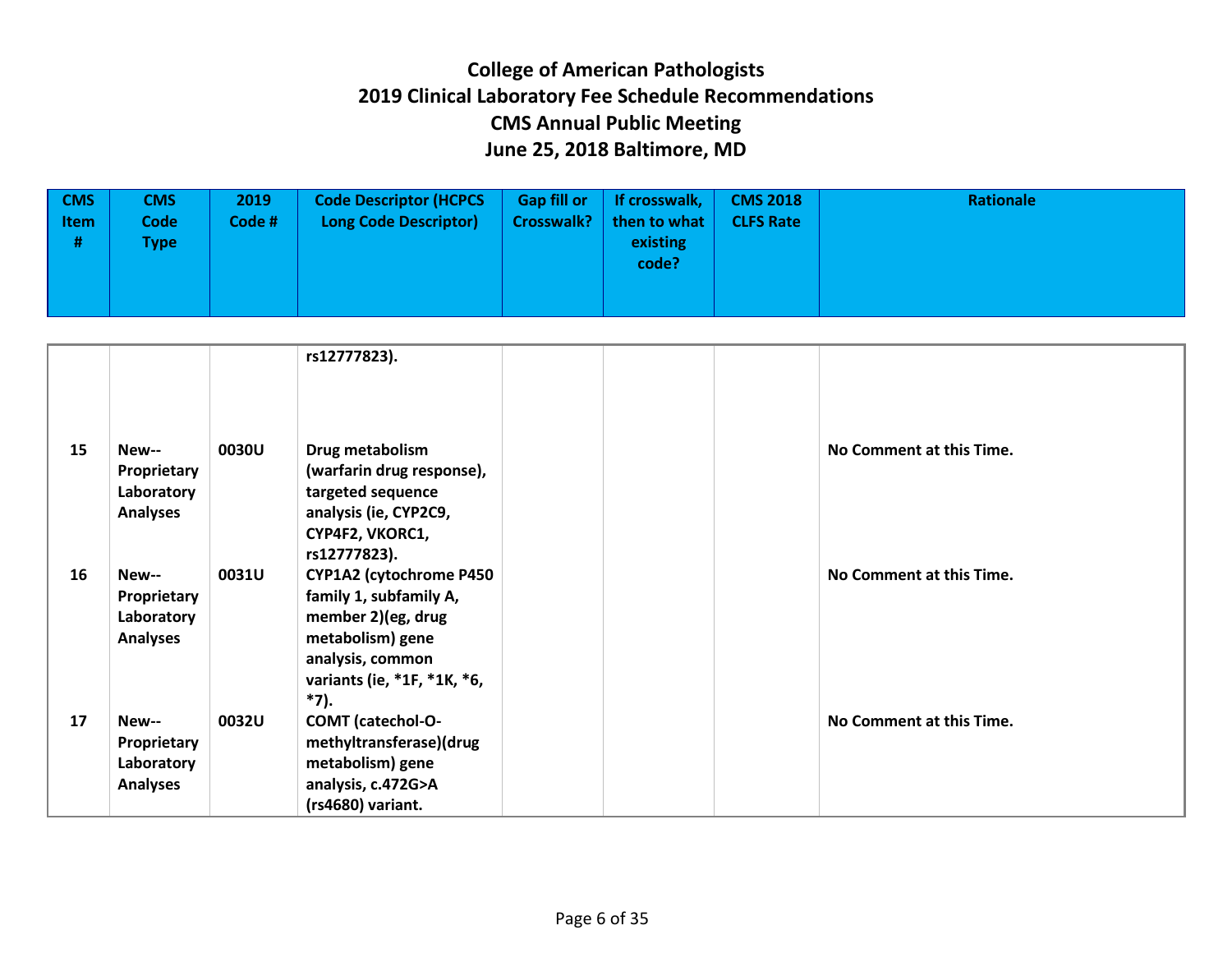| <b>CMS</b><br><b>Item</b><br># | <b>CMS</b><br><b>Code</b><br><b>Type</b> | 2019<br>Code # | <b>Code Descriptor (HCPCS</b><br><b>Long Code Descriptor)</b> | <b>Gap fill or</b><br><b>Crosswalk?</b> | If crosswalk,<br>then to what<br>existing<br>code? | <b>CMS 2018</b><br><b>CLFS Rate</b> | Rationale |
|--------------------------------|------------------------------------------|----------------|---------------------------------------------------------------|-----------------------------------------|----------------------------------------------------|-------------------------------------|-----------|
|--------------------------------|------------------------------------------|----------------|---------------------------------------------------------------|-----------------------------------------|----------------------------------------------------|-------------------------------------|-----------|

| 18 | New--                     | 0033U | <b>HTR2A (5-</b>                             |  | No Comment at this Time. |
|----|---------------------------|-------|----------------------------------------------|--|--------------------------|
|    | Proprietary<br>Laboratory |       | hydroxytryptamine<br>receptor 2A), HTR2C (5- |  |                          |
|    | <b>Analyses</b>           |       | hydroxytryptamine                            |  |                          |
|    |                           |       | receptor 2C) (eg,                            |  |                          |
|    |                           |       | citalopram metabolism)                       |  |                          |
|    |                           |       | gene analysis, common                        |  |                          |
|    |                           |       | variants (ie, HTR2A                          |  |                          |
|    |                           |       | rs7997012 [c.614-                            |  |                          |
|    |                           |       | 2211T>C], HTR2C                              |  |                          |
|    |                           |       | rs3813929 [c.-759C>T]                        |  |                          |
|    |                           |       | and rs1414334 [c.551-<br>$3008C > G$ ]).     |  |                          |
| 19 | New--                     | 0034U | <b>TPMT (thiopurine S-</b>                   |  | No Comment at this Time. |
|    | Proprietary               |       | methyltransferase),                          |  |                          |
|    | Laboratory                |       | <b>NUDT15 (nudix</b>                         |  |                          |
|    | <b>Analyses</b>           |       | hydroxylase 15)(eg,                          |  |                          |
|    |                           |       | thiopurine metabolism),                      |  |                          |
|    |                           |       | gene analysis, common                        |  |                          |
|    |                           |       | variants (ie, TPMT *2,                       |  |                          |
|    |                           |       | $*3A, *3B, *3C, *4, *5, *6,$                 |  |                          |
|    |                           |       | *8, *12; NUDT15 *3, *4,                      |  |                          |
|    |                           |       | *5).                                         |  |                          |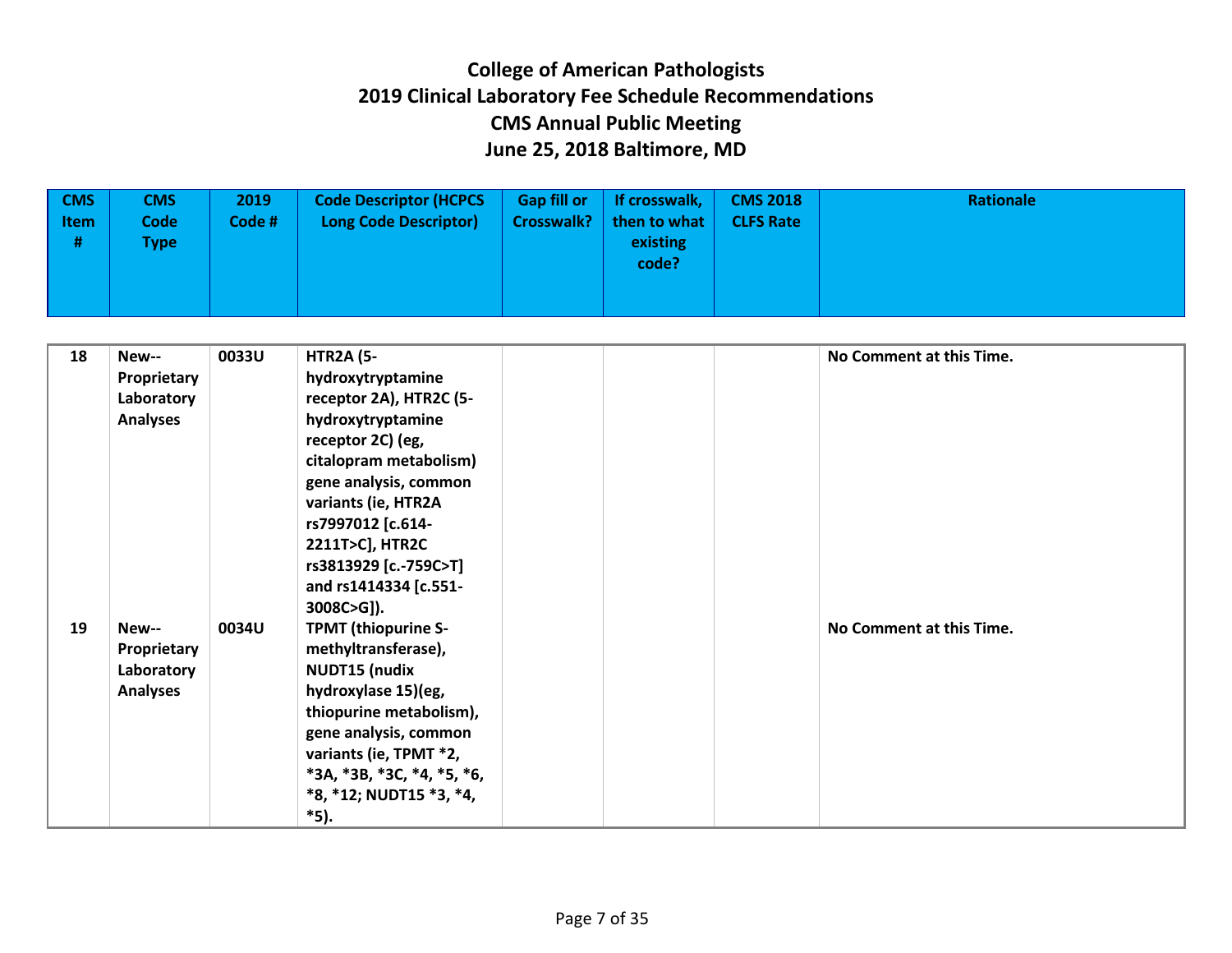| <b>CMS</b><br>$\vert$ Item<br># | CMS<br><b>Code</b><br>Type i | 2019<br>Code# | <b>Code Descriptor (HCPCS</b><br><b>Long Code Descriptor)</b> | <b>Gap fill or</b><br><b>Crosswalk?</b> | If crosswalk,<br>then to what<br>existing<br>code? | <b>CMS 2018</b><br><b>CLFS Rate</b> | Rationale |
|---------------------------------|------------------------------|---------------|---------------------------------------------------------------|-----------------------------------------|----------------------------------------------------|-------------------------------------|-----------|
|                                 |                              |               |                                                               |                                         |                                                    |                                     |           |

| 20 | New--           | 0035U        | Neurology (prion disease), | No Comment at this Time. |
|----|-----------------|--------------|----------------------------|--------------------------|
|    | Proprietary     |              | cerebrospinal fluid,       |                          |
|    | Laboratory      |              | detection of prion protein |                          |
|    | <b>Analyses</b> |              | by quaking-induced         |                          |
|    |                 |              | conformational             |                          |
|    |                 |              | conversion, qualitative.   |                          |
| 21 | New--           | 0036U        | Exome (ie, somatic         | No Comment at this Time. |
|    | Proprietary     |              | mutations), paired         |                          |
|    | Laboratory      |              | formalin-fixed paraffin-   |                          |
|    | <b>Analyses</b> |              | embedded tumor tissue      |                          |
|    |                 |              | and normal specimen,       |                          |
|    |                 |              | sequence analyses.         |                          |
| 22 | New--           | <b>0037U</b> | <b>Targeted genomic</b>    | No Comment at this Time. |
|    | Proprietary     |              | sequence analysis, solid   |                          |
|    | Laboratory      |              | organ neoplasm, DNA        |                          |
|    | <b>Analyses</b> |              | analysis of 324 genes,     |                          |
|    |                 |              | interrogation for          |                          |
|    |                 |              | sequence variants, gene    |                          |
|    |                 |              | copy number                |                          |
|    |                 |              | amplifications, gene       |                          |
|    |                 |              | rearrangements,            |                          |
|    |                 |              | microsatellite instability |                          |
|    |                 |              | and tumor mutational       |                          |
|    |                 |              | burden.                    |                          |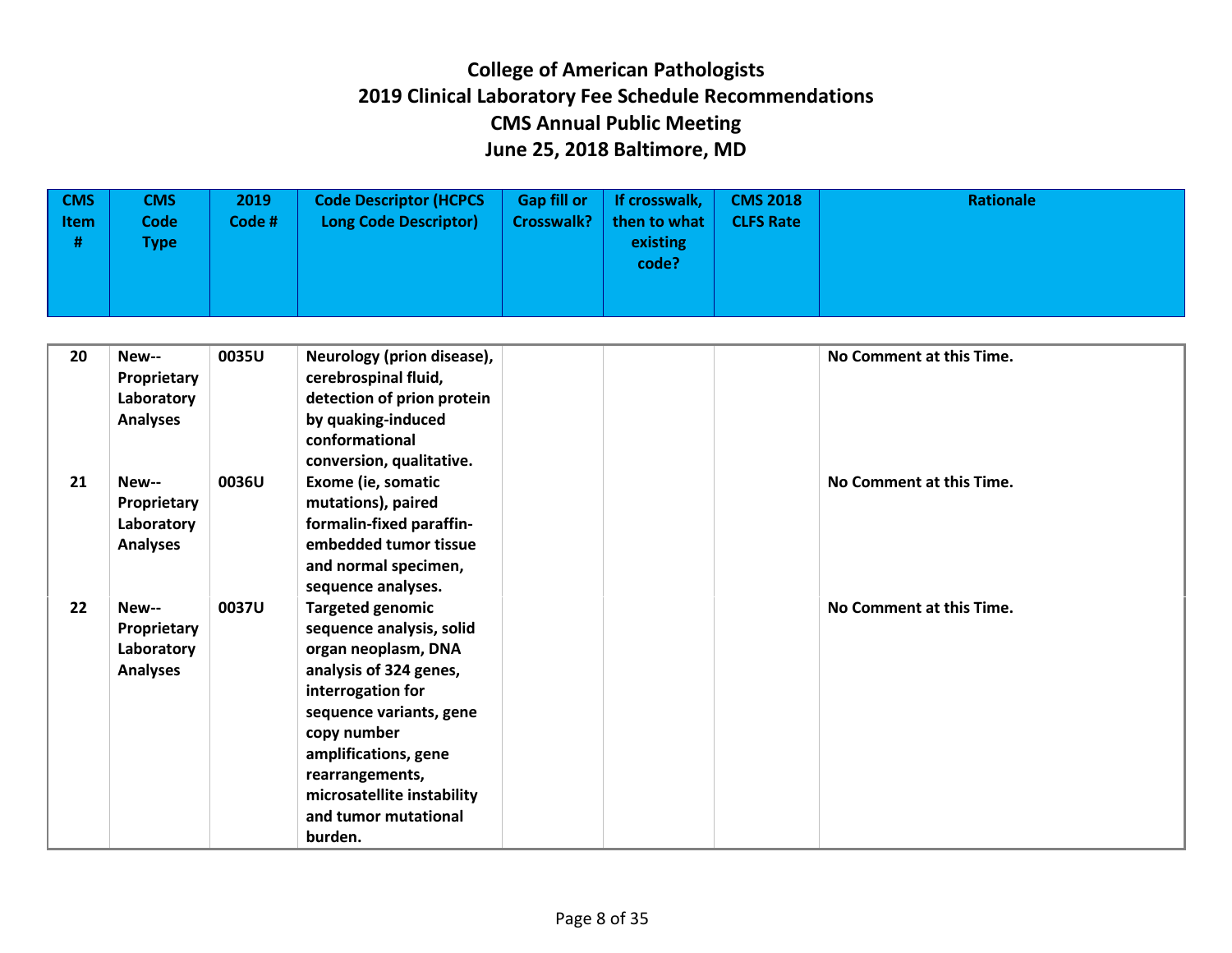| $ $ CMS<br>ltem<br># | CMS<br>Code<br><b>Type</b> | 2019<br>Code # | <b>Code Descriptor (HCPCS</b><br><b>Long Code Descriptor)</b> | <b>Gap fill or</b><br><b>Crosswalk?</b> | If crosswalk,<br>then to what<br>existing<br>code? | <b>CMS 2018</b><br><b>CLFS Rate</b> | Rationale |
|----------------------|----------------------------|----------------|---------------------------------------------------------------|-----------------------------------------|----------------------------------------------------|-------------------------------------|-----------|
|                      |                            |                |                                                               |                                         |                                                    |                                     |           |

| 23 | New--<br>Proprietary<br>Laboratory<br><b>Analyses</b> | 0038U | Vitamin D, 25 hydroxy D2<br>and D3, by LC-MS/MS,<br>serum microsample,<br>quantitative.                                   | No Comment at this Time. |
|----|-------------------------------------------------------|-------|---------------------------------------------------------------------------------------------------------------------------|--------------------------|
| 24 | New--<br>Proprietary<br>Laboratory<br><b>Analyses</b> | 0039U | Deoxyribonucleic acid<br>(DNA) antibody, double<br>stranded, high avidity.                                                | No Comment at this Time. |
| 25 | New--<br>Proprietary<br>Laboratory<br><b>Analyses</b> | 0040U | BCR/ABL1 (t(9;22)) (eg,<br>chronic myelogenous<br>leukemia) translocation<br>analysis, major<br>breakpoint, quantitative. | No Comment at this Time. |
| 26 | New--<br>Proprietary<br>Laboratory<br><b>Analyses</b> | 0041U | Borrelia burgdorferi,<br>antibody detection of 5<br>recombinant protein<br>groups, by immunoblot,<br>IgM.                 | No Comment at this Time. |
| 27 | New--<br>Proprietary<br>Laboratory<br><b>Analyses</b> | 0042U | Borrelia burgdorferi,<br>antibody detection of 12<br>recombinant protein<br>groups, by immunoblot,<br>IgG.                | No Comment at this Time. |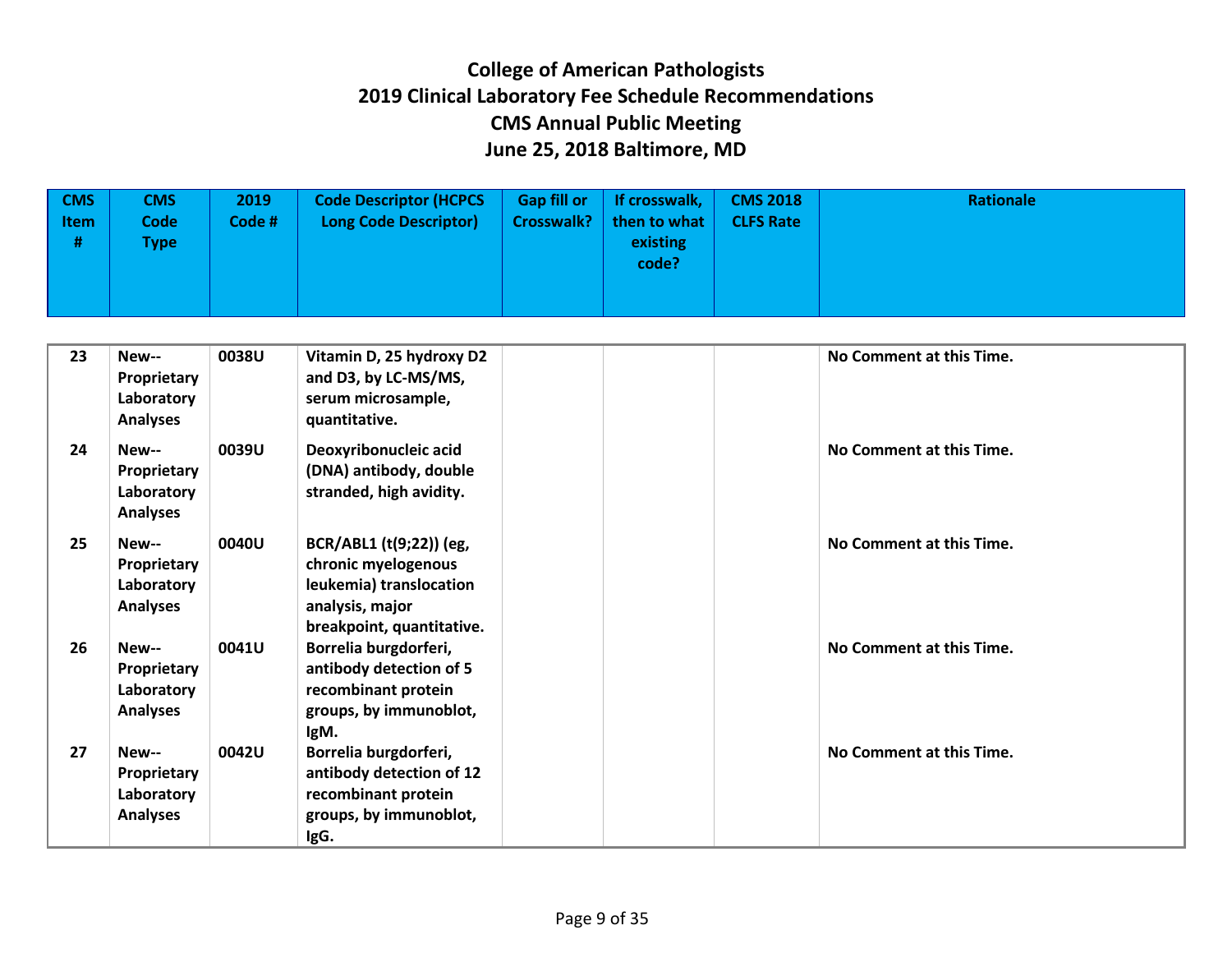| <b>CMS</b><br>$\vert$ Item<br># | CMS<br><b>Code</b><br>Type i | 2019<br>Code# | <b>Code Descriptor (HCPCS</b><br><b>Long Code Descriptor)</b> | <b>Gap fill or</b><br><b>Crosswalk?</b> | If crosswalk,<br>then to what<br>existing<br>code? | <b>CMS 2018</b><br><b>CLFS Rate</b> | Rationale |
|---------------------------------|------------------------------|---------------|---------------------------------------------------------------|-----------------------------------------|----------------------------------------------------|-------------------------------------|-----------|
|                                 |                              |               |                                                               |                                         |                                                    |                                     |           |

| 28 | New--<br>Proprietary<br>Laboratory<br><b>Analyses</b>                      | 0043U | <b>Tick-borne relapsing fever</b><br>Borrelia group, antibody<br>detection to 4<br>recombinant protein                                                                                                                       |  | No Comment at this Time. |
|----|----------------------------------------------------------------------------|-------|------------------------------------------------------------------------------------------------------------------------------------------------------------------------------------------------------------------------------|--|--------------------------|
|    |                                                                            |       | groups, by immunoblot,<br>IgM.                                                                                                                                                                                               |  |                          |
| 29 | New--<br>Proprietary<br>Laboratory<br><b>Analyses</b>                      | 0044U | <b>Tick-borne relapsing fever</b><br>Borrelia group, antibody<br>detection to 4<br>recombinant protein<br>groups, by immunoblot,<br>IgG.                                                                                     |  | No Comment at this Time. |
| 30 | New--<br>Multianalyt<br>e Assays<br>with<br>Algorithmic<br><b>Analyses</b> | 0011M | Oncology, prostate<br>cancer, mRNA expression<br>assay of 12 genes (10<br>content and 2<br>housekeeping), RT-PCR<br>test utilizing blood plasma<br>and/or urine, algorithms<br>to predict high-grade<br>prostate cancer risk |  | No Comment at this Time. |
| 31 | New--<br>Multianalyt<br>e Assays<br>with<br>Algorithmic                    | 0012M | Oncology (urothelial),<br>mRNA, gene expression<br>profiling by real-time<br>quantitative PCR of five<br>genes (MDK, HOXA13,                                                                                                 |  | No Comment at this Time. |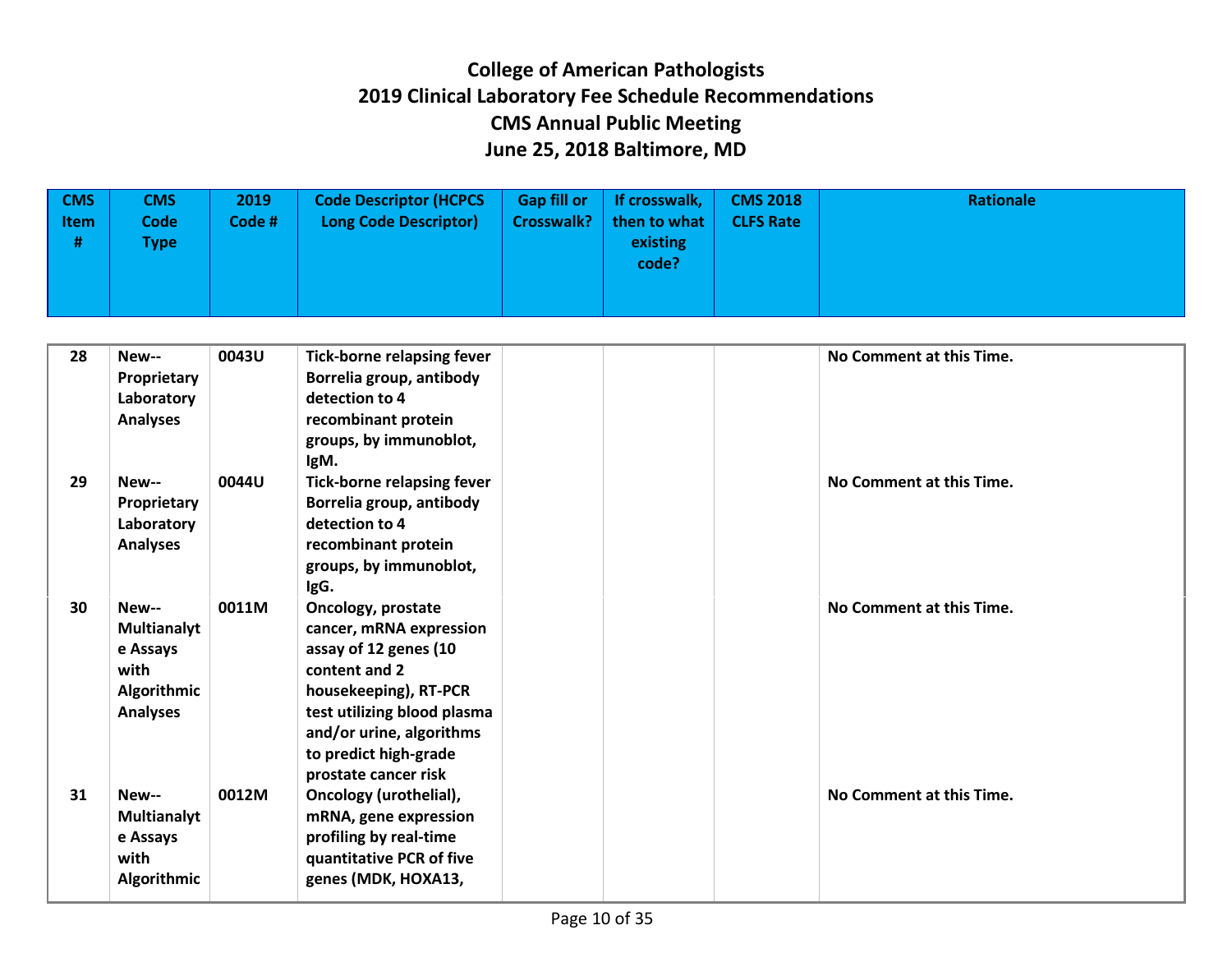| $\sqrt{CMS}$<br>$ $ Item<br># | CMS<br><b>Code</b><br>Type | 2019<br>Code# | <b>Code Descriptor (HCPCS</b><br><b>Long Code Descriptor)</b> | <b>Gap fill or</b><br><b>Crosswalk?</b> | If crosswalk,<br>then to what<br>existing<br>code? | <b>CMS 2018</b><br><b>CLFS Rate</b> | Rationale |
|-------------------------------|----------------------------|---------------|---------------------------------------------------------------|-----------------------------------------|----------------------------------------------------|-------------------------------------|-----------|
|-------------------------------|----------------------------|---------------|---------------------------------------------------------------|-----------------------------------------|----------------------------------------------------|-------------------------------------|-----------|

|    | <b>Analyses</b>                                                            |       | CDC2 [CDK1], IGFBP5, and<br>CXCR2), utilizing urine,<br>algorithm reported as a<br>risk score for having<br>urothelial carcinoma                                                                                                                                              |                  |       |          |                                                                                                                                                                                                                                                                                        |
|----|----------------------------------------------------------------------------|-------|-------------------------------------------------------------------------------------------------------------------------------------------------------------------------------------------------------------------------------------------------------------------------------|------------------|-------|----------|----------------------------------------------------------------------------------------------------------------------------------------------------------------------------------------------------------------------------------------------------------------------------------------|
| 32 | New--<br>Multianalyt<br>e Assays<br>with<br>Algorithmic<br><b>Analyses</b> | 0013M | Oncology (urothelial),<br>mRNA, gene expression<br>profiling by real-time<br>quantitative PCR of five<br>genes (MDK, HOXA13,<br>CDC2 [CDK1], IGFBP5, and<br>CXCR2), utilizing urine,<br>algorithm reported as a<br>risk score for having<br>recurrent urothelial<br>carcinoma |                  |       |          | No Comment at this Time.                                                                                                                                                                                                                                                               |
| 33 | New--<br><b>Molecular</b><br>Pathology                                     | 8X001 | AFF2 (AF4/FMR2 family,<br>member 2 [FMR2]) (eg,<br>fragile X mental<br>retardation 2 [FRAXE])<br>gene analysis; evaluation<br>to detect abnormal (eg,<br>expanded) alleles                                                                                                    | <b>Crosswalk</b> | 81401 | \$137.00 | Crosswalk to 81401 Molecular pathology<br>procedure, Level 2 (eg, 2-10 SNPs, 1 methylated<br>variant, or 1 somatic variant [typically using<br>nonsequencing target variant analysis], or<br>detection of a dynamic mutation disorder/triplet<br>repeat) as similar resources are used |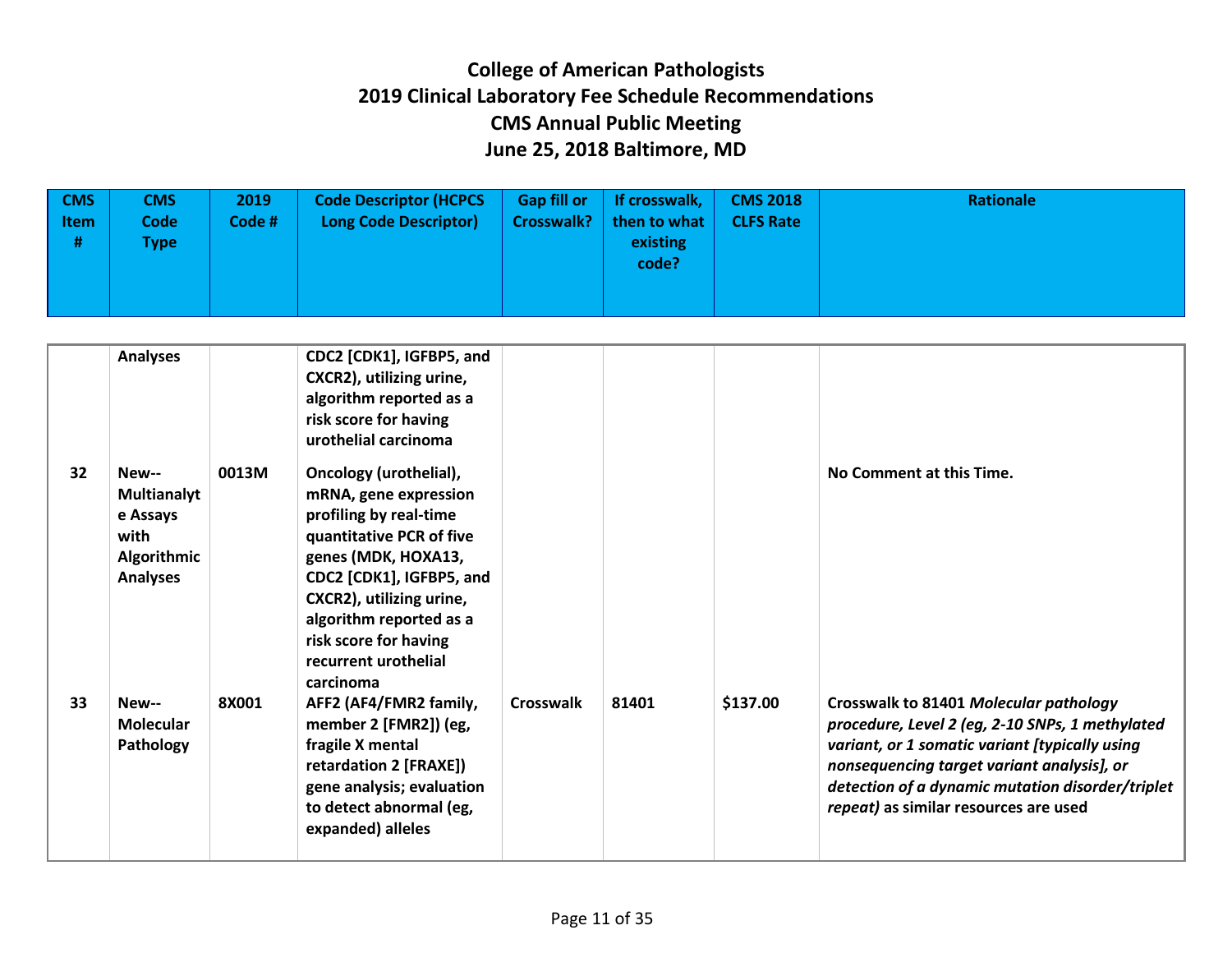| $\sqrt{CMS}$<br>Item<br># | CMS<br><b>Code</b><br>Type i | 2019<br>Code # | <b>Code Descriptor (HCPCS</b><br><b>Long Code Descriptor)</b> | <b>Gap fill or</b><br><b>Crosswalk?</b> | If crosswalk,<br>then to what<br>existing<br>code? | <b>CMS 2018</b><br><b>CLFS Rate</b> | Rationale |
|---------------------------|------------------------------|----------------|---------------------------------------------------------------|-----------------------------------------|----------------------------------------------------|-------------------------------------|-----------|
|                           |                              |                |                                                               |                                         |                                                    |                                     |           |

| 34 | New--<br><b>Molecular</b><br>Pathology | 8X002 | AFF2 (AF4/FMR2 family,<br>member 2 [FMR2]) (eg,<br>fragile X mental<br>retardation 2 [FRAXE])<br>gene analysis;<br>characterization of alleles<br>(eg, expanded size and<br>methylation status)                          | Crosswalk        | 81404 | \$274.83 | Crosswalk to 81404 Molecular pathology<br>procedure, Level 5 (eg, analysis of 2-5 exons by<br>DNA sequence analysis, mutation scanning or<br>duplication/deletion variants of 6-10 exons, or<br>characterization of a dynamic mutation<br>disorder/triplet repeat by Southern blot analysis)<br>as similar resources are used. |
|----|----------------------------------------|-------|--------------------------------------------------------------------------------------------------------------------------------------------------------------------------------------------------------------------------|------------------|-------|----------|--------------------------------------------------------------------------------------------------------------------------------------------------------------------------------------------------------------------------------------------------------------------------------------------------------------------------------|
| 35 | New--<br><b>Molecular</b><br>Pathology | 8X003 | AR (androgen receptor)<br>(eg, spinal and bulbar<br>muscular atrophy,<br>Kennedy disease, X<br>chromosome inactivation)<br>gene analysis;<br>characterization of alleles<br>(eg, expanded size or<br>methylation status) | Crosswalk        | 81401 | \$137.00 | Crosswalk to 81401 Molecular pathology<br>procedure, Level 2 (eg, 2-10 SNPs, 1 methylated<br>variant, or 1 somatic variant [typically using<br>nonsequencing target variant analysis], or<br>detection of a dynamic mutation disorder/triplet<br>repeat) as similar resources are used.                                        |
| 36 | New--<br><b>Molecular</b><br>Pathology | 8X004 | AR (androgen receptor)<br>(eg, spinal and bulbar<br>muscular atrophy,<br>Kennedy disease, X<br>chromosome inactivation)<br>gene analysis; full gene<br>sequence                                                          | <b>Crosswalk</b> | 81405 | \$301.35 | Crosswalk to 81405 Molecular pathology<br>procedure, Level 6 (eg, analysis of 6-10 exons by<br>DNA sequence analysis, mutation scanning or<br>duplication/deletion variants of 11-25 exons,<br>regionally targeted cytogenomic array analysis)<br>as similar resources are used.                                               |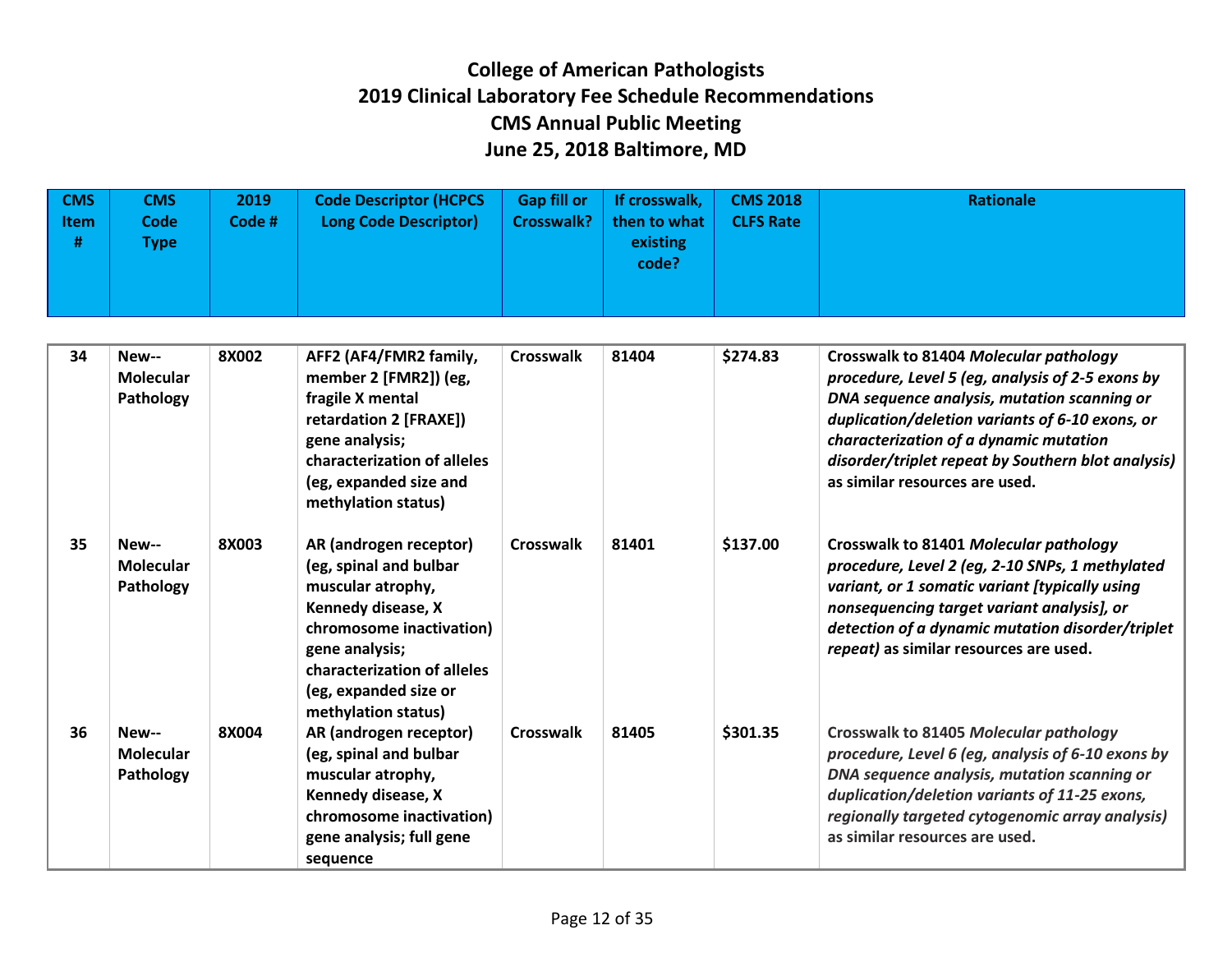| $\sqrt{CMS}$<br>Item<br># | <b>CMS</b><br><b>Code</b><br>Type i | 2019<br>Code# | <b>Code Descriptor (HCPCS</b><br><b>Long Code Descriptor)</b> | <b>Gap fill or</b> | If crosswalk,<br>Crosswalk?   then to what $\parallel$<br>existing<br>code? | <b>CMS 2018</b><br><b>CLFS Rate</b> | Rationale |
|---------------------------|-------------------------------------|---------------|---------------------------------------------------------------|--------------------|-----------------------------------------------------------------------------|-------------------------------------|-----------|
|                           |                                     |               |                                                               |                    |                                                                             |                                     |           |

| 37 | New--<br><b>Molecular</b><br>Pathology | 8X005 | AR (androgen receptor)<br>(eg, spinal and bulbar<br>muscular atrophy,<br>Kennedy disease, X<br>chromosome inactivation)<br>gene analysis; known<br>familial variant | Crosswalk | 81403 | \$185.20 | Crosswalk to 81403 Molecular pathology<br>procedure, Level 4 (eg, analysis of single exon by<br>DNA sequence analysis, analysis of >10<br>amplicons using multiplex PCR in 2 or more<br>independent reactions, mutation scanning or<br>duplication/deletion variants of 2-5 exons) as<br>similar resources are used. |
|----|----------------------------------------|-------|---------------------------------------------------------------------------------------------------------------------------------------------------------------------|-----------|-------|----------|----------------------------------------------------------------------------------------------------------------------------------------------------------------------------------------------------------------------------------------------------------------------------------------------------------------------|
| 38 | New--<br>Molecular<br>Pathology        | 8X006 | ATN1 (atrophin 1) (eg,<br>dentatorubral-<br>pallidoluysian atrophy)<br>gene analysis, evaluation<br>to detect abnormal (eg,<br>expanded) alleles                    | Crosswalk | 81401 | \$137.00 | Crosswalk to 81401 Molecular pathology<br>procedure, Level 2 (eg, 2-10 SNPs, 1 methylated<br>variant, or 1 somatic variant [typically using<br>nonsequencing target variant analysis], or<br>detection of a dynamic mutation disorder/triplet<br>repeat) as similar resources are used.                              |
| 39 | New--<br><b>Molecular</b><br>Pathology | 8X007 | ATXN1 (ataxin 1) (eg,<br>spinocerebellar ataxia)<br>gene analysis, evaluation<br>to detect abnormal (eg,<br>expanded) alleles                                       | Crosswalk | 81401 | \$137.00 | Crosswalk to 81401 Molecular pathology<br>procedure, Level 2 (eg, 2-10 SNPs, 1 methylated<br>variant, or 1 somatic variant [typically using<br>nonsequencing target variant analysis], or<br>detection of a dynamic mutation disorder/triplet<br>repeat) as similar resources are used.                              |
| 40 | New--<br><b>Molecular</b>              | 8X009 | ATXN2 (ataxin 2) (eg,<br>spinocerebellar ataxia)                                                                                                                    | Crosswalk | 81401 | \$137.00 | Crosswalk to 81401 Molecular pathology<br>procedure, Level 2 (eg, 2-10 SNPs, 1 methylated                                                                                                                                                                                                                            |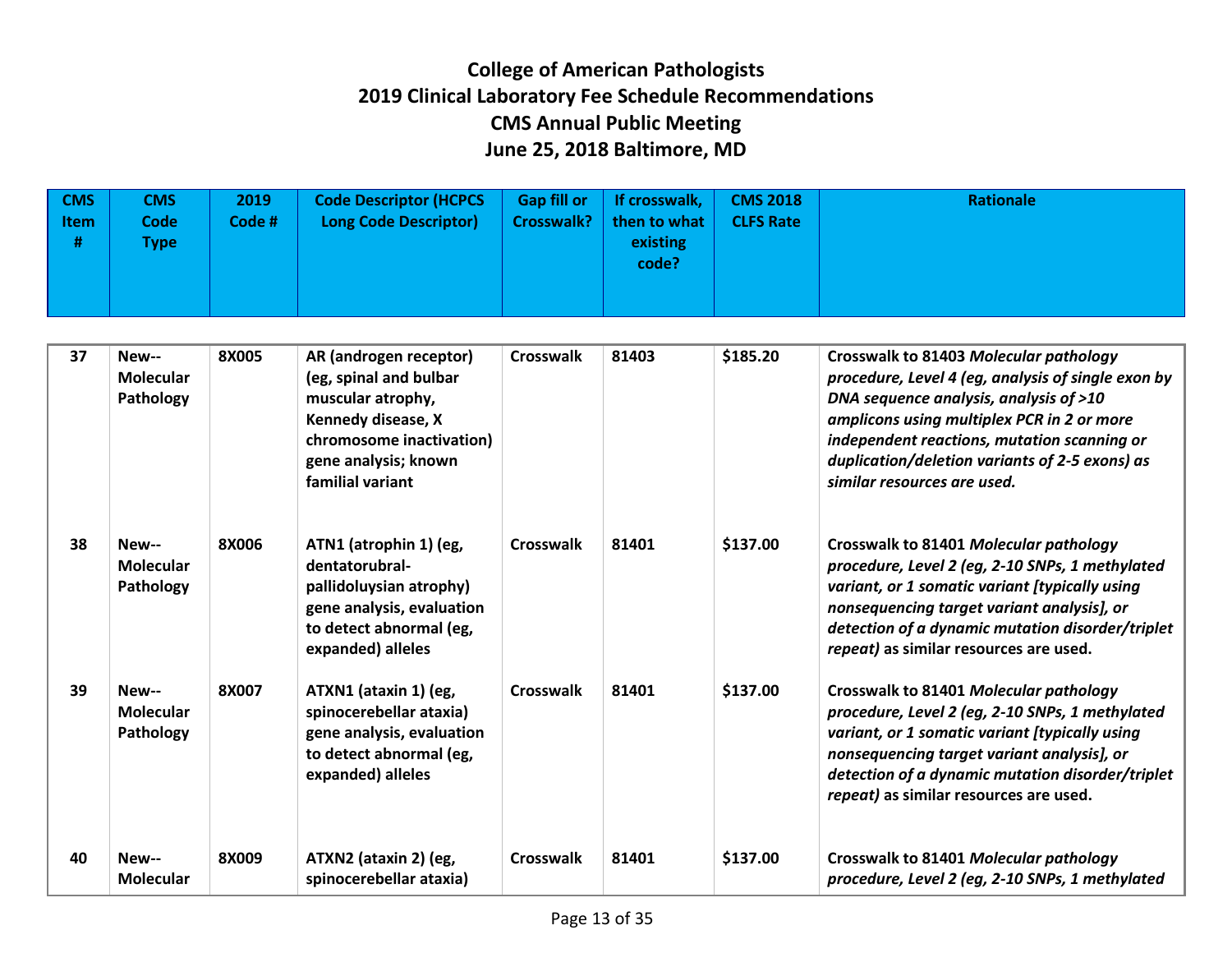| <b>CMS</b><br>Item<br># | CMS<br><b>Code</b><br><b>Type</b> | 2019<br>Code # | <b>Code Descriptor (HCPCS</b><br><b>Long Code Descriptor)</b> | <b>Gap fill or</b> | If crosswalk,<br>Crosswalk?   then to what $ $<br>existing<br>code? | <b>CMS 2018</b><br><b>CLFS Rate</b> | <b>Rationale</b> |
|-------------------------|-----------------------------------|----------------|---------------------------------------------------------------|--------------------|---------------------------------------------------------------------|-------------------------------------|------------------|
|                         |                                   |                |                                                               |                    |                                                                     |                                     |                  |

|    | Pathology                              |              | gene analysis, evaluation<br>to detect abnormal (eg,<br>expanded) alleles                                                                                                       |           |       |          | variant, or 1 somatic variant [typically using<br>nonsequencing target variant analysis], or<br>detection of a dynamic mutation disorder/triplet<br>repeat) as similar resources are used.                                                                                              |
|----|----------------------------------------|--------------|---------------------------------------------------------------------------------------------------------------------------------------------------------------------------------|-----------|-------|----------|-----------------------------------------------------------------------------------------------------------------------------------------------------------------------------------------------------------------------------------------------------------------------------------------|
| 41 | New--<br><b>Molecular</b><br>Pathology | <b>8X010</b> | ATXN3 (ataxin 3) (eg,<br>spinocerebellar ataxia,<br>Machado-Joseph disease)<br>gene analysis, evaluation<br>to detect abnormal (eg,<br>expanded) alleles                        | Crosswalk | 81401 | \$137.00 | Crosswalk to 81401 Molecular pathology<br>procedure, Level 2 (eg, 2-10 SNPs, 1 methylated<br>variant, or 1 somatic variant [typically using<br>nonsequencing target variant analysis], or<br>detection of a dynamic mutation disorder/triplet<br>repeat) as similar resources are used. |
| 42 | New--<br>Molecular<br>Pathology        | 8X011        | ATXN7 (ataxin 7) (eg,<br>spinocerebellar ataxia)<br>gene analysis, evaluation<br>to detect abnormal (eg,<br>expanded) alleles                                                   | Crosswalk | 81401 | \$137.00 | Crosswalk to 81401 Molecular pathology<br>procedure, Level 2 (eg, 2-10 SNPs, 1 methylated<br>variant, or 1 somatic variant [typically using<br>nonsequencing target variant analysis], or<br>detection of a dynamic mutation disorder/triplet<br>repeat) as similar resources.          |
| 43 | New--<br>Molecular<br>Pathology        | 8X012        | <b>ATXN8OS (ATXN8</b><br>opposite strand [non-<br>protein coding]) (eg,<br>spinocerebellar ataxia)<br>gene analysis, evaluation<br>to detect abnormal (eg,<br>expanded) alleles | Crosswalk | 81401 | \$137.00 | Crosswalk to 81401 Molecular pathology<br>procedure, Level 2 (eg, 2-10 SNPs, 1 methylated<br>variant, or 1 somatic variant [typically using<br>nonsequencing target variant analysis], or<br>detection of a dynamic mutation disorder/triplet<br>repeat) as similar resources are used. |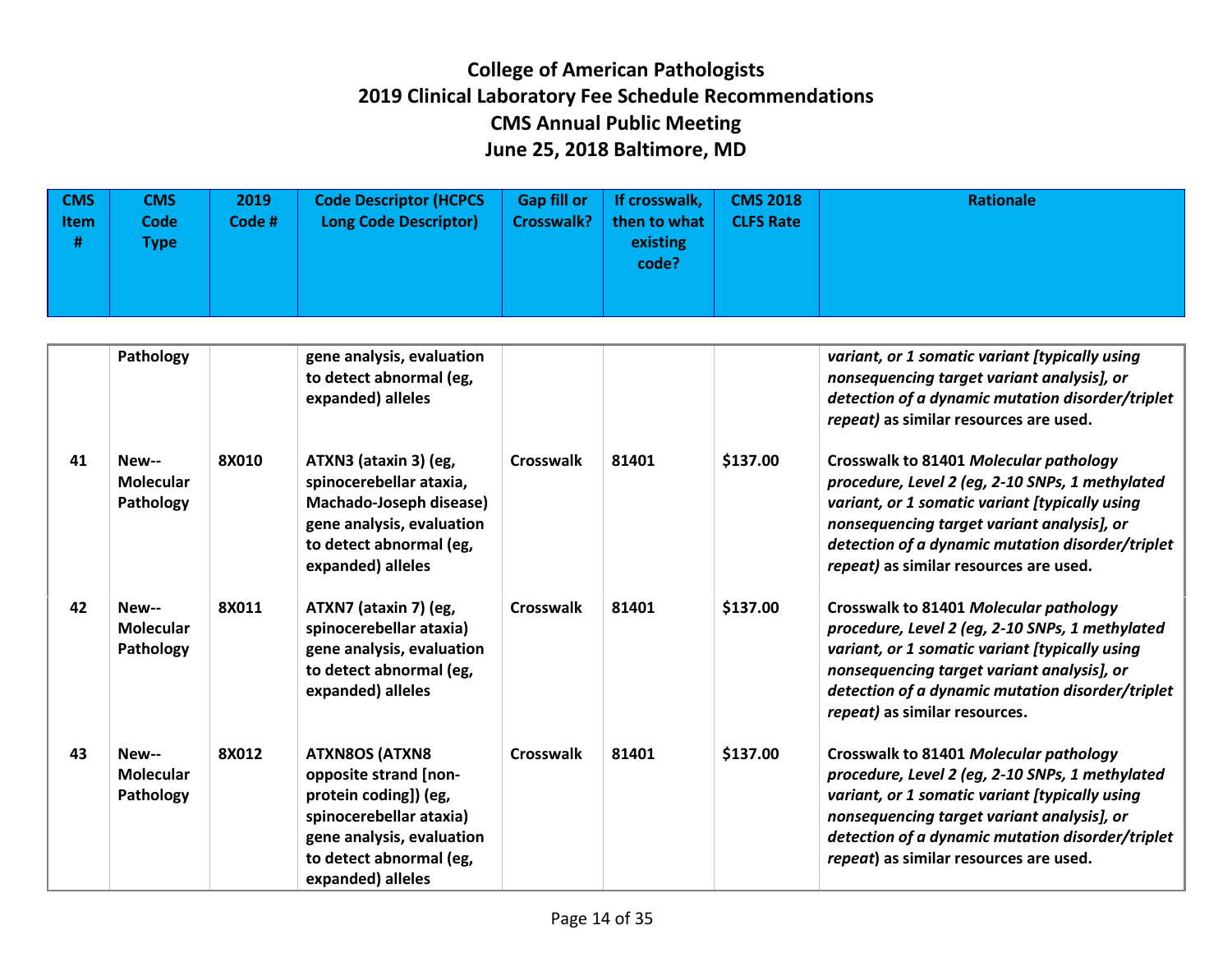| $\sqrt{CMS}$<br><b>Item</b><br># | <b>CMS</b><br><b>Code</b><br>Гуре | 2019<br>Code # | <b>Code Descriptor (HCPCS</b><br><b>Long Code Descriptor)</b> | <b>Gap fill or</b><br><b>Crosswalk?</b> | If crosswalk,<br>then to what<br>existing<br>code? | <b>CMS 2018</b><br><b>CLFS Rate</b> | <b>Rationale</b> |
|----------------------------------|-----------------------------------|----------------|---------------------------------------------------------------|-----------------------------------------|----------------------------------------------------|-------------------------------------|------------------|
|----------------------------------|-----------------------------------|----------------|---------------------------------------------------------------|-----------------------------------------|----------------------------------------------------|-------------------------------------|------------------|

| 44 | New--<br>Molecular<br>Pathology | 8X008 | ATXN10 (ataxin 10) (eg,<br>spinocerebellar ataxia)<br>gene analysis, evaluation<br>to detect abnormal (eg,<br>expanded) alleles                                                                                          | Crosswalk | 81401 | \$137.00  | Crosswalk to 81401 Molecular pathology<br>procedure, Level 2 (eg, 2-10 SNPs, 1 methylated<br>variant, or 1 somatic variant [typically using<br>nonsequencing target variant analysis], or<br>detection of a dynamic mutation disorder/triplet<br>repeat) as similar resources are used. |
|----|---------------------------------|-------|--------------------------------------------------------------------------------------------------------------------------------------------------------------------------------------------------------------------------|-----------|-------|-----------|-----------------------------------------------------------------------------------------------------------------------------------------------------------------------------------------------------------------------------------------------------------------------------------------|
| 45 | New--<br>Molecular<br>Pathology | 81X78 | <b>BRCA1 (BRCA1, DNA</b><br>repair associated), BRCA2<br>(BRCA2, DNA repair<br>associated) (eg,<br>hereditary breast and<br>ovarian cancer) gene<br>analysis; full sequence<br>analysis                                  | Crosswalk | 81408 | \$2000.00 | Crosswalk to 81408 Molecular pathology<br>procedure, Level 9 (eg, analysis of >50 exons in a<br>single gene by DNA sequence analysis) as similar<br>resources are used.                                                                                                                 |
| 46 | New--<br>Molecular<br>Pathology | 81X79 | <b>BRCA1 (BRCA1, DNA</b><br>repair associated), BRCA2<br>(BRCA2, DNA repair<br>associated) (eg,<br>hereditary breast and<br>ovarian cancer) gene<br>analysis; full<br>duplication/deletion<br>analysis (ie, detection of | Crosswalk | 81213 | \$553.00  | Crosswalk to 81213 BRCA1, BRCA2 (breast<br>cancer 1 and 2) (eg, hereditary breast and<br>ovarian cancer) gene analysis; uncommon<br>duplication/deletion variants as similar<br>resources are used.                                                                                     |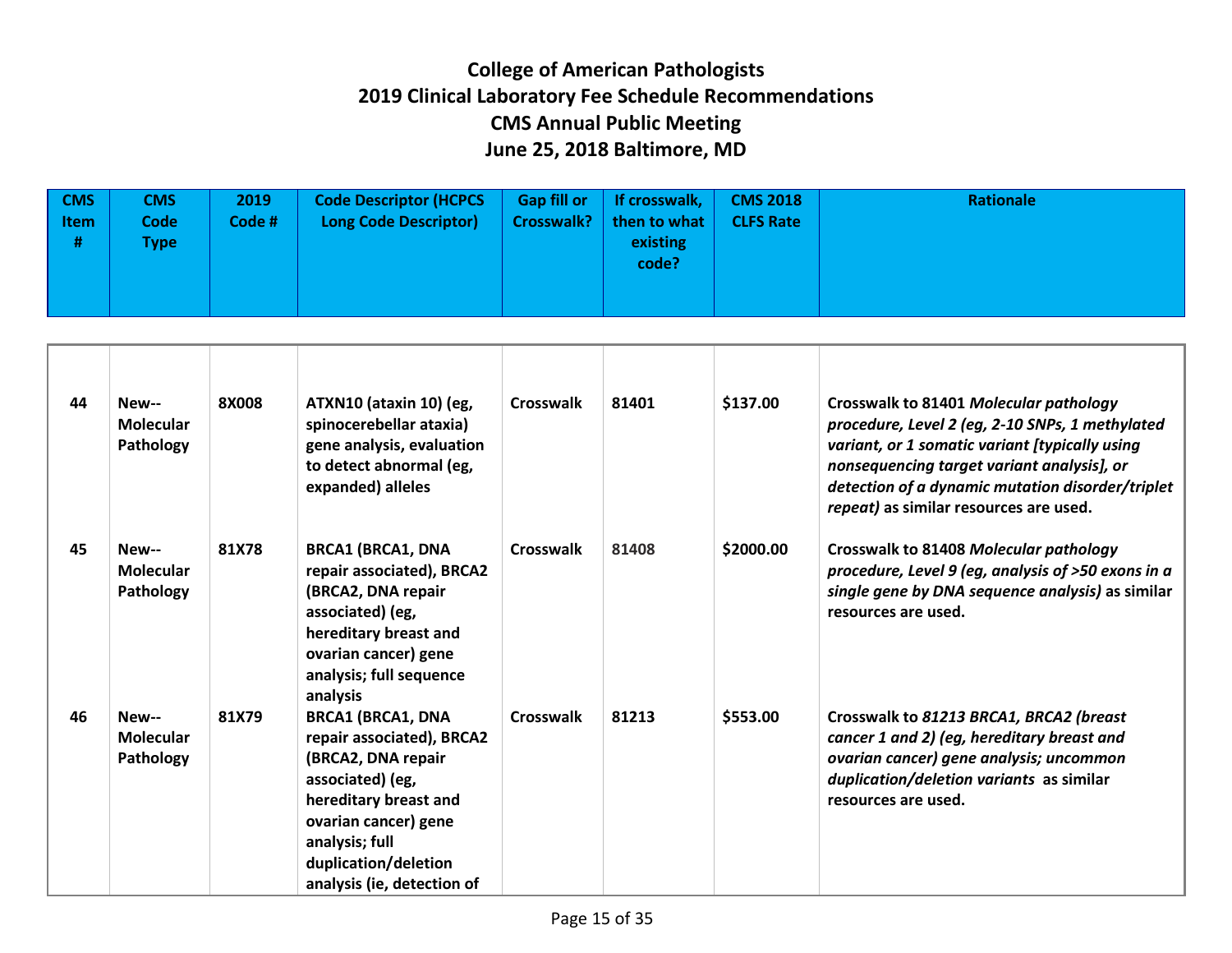| <b>CMS</b><br>ltem<br># | <b>CMS</b><br>Code '<br>Type | 2019<br>Code # | <b>Code Descriptor (HCPCS</b><br><b>Long Code Descriptor)</b> | <b>Gap fill or</b><br>Crosswalk? | If crosswalk,<br>  then to what $ $<br>existing<br>code? | <b>CMS 2018</b><br><b>CLFS Rate</b> | Rationale |
|-------------------------|------------------------------|----------------|---------------------------------------------------------------|----------------------------------|----------------------------------------------------------|-------------------------------------|-----------|
|                         |                              |                |                                                               |                                  |                                                          |                                     |           |

|    |                                        |       | large gene<br>rearrangements)                                                                                                                                                              |                  |            |                             |                                                                                                                                                                                                                 |
|----|----------------------------------------|-------|--------------------------------------------------------------------------------------------------------------------------------------------------------------------------------------------|------------------|------------|-----------------------------|-----------------------------------------------------------------------------------------------------------------------------------------------------------------------------------------------------------------|
| 47 | New--<br>Molecular<br>Pathology        | 81X81 | <b>BRCA1 (BRCA1, DNA</b><br>repair associated) (eg,<br>hereditary breast and<br>ovarian cancer) gene<br>analysis; full sequence<br>analysis                                                | <b>Crosswalk</b> | 81408 x0.5 | \$2000. x0.5<br>$= $1,000.$ | Crosswalk to 81408 Molecular pathology<br>procedure, Level 9 (eg, analysis of >50 exons in a<br>single gene by DNA sequence analysis) times<br>(0.5) as similar resources are used.                             |
| 48 | New--<br>Molecular<br>Pathology        | 81X82 | <b>BRCA1 (BRCA1, DNA</b><br>repair associated) (eg,<br>hereditary breast and<br>ovarian cancer) gene<br>analysis; full<br>duplication/deletion<br>analysis (ie, detection of<br>large gene | Crosswalk        | 81213 x0.5 | \$553. x0.5<br>$=$ \$276.50 | Crosswalk to 81213 BRCA1, BRCA2 (breast<br>cancer 1 and 2) (eg, hereditary breast and<br>ovarian cancer) gene analysis; uncommon<br>duplication/deletion variants times (0.5) as<br>similar resources are used. |
| 49 | New--<br><b>Molecular</b><br>Pathology | 81X83 | rearrangements)<br><b>BRCA2 (BRCA2, DNA</b><br>repair associated) (eg,<br>hereditary breast and<br>ovarian cancer) gene<br>analysis; full<br>duplication/deletion                          | Crosswalk        | 81213 x0.5 | \$553. x0.5<br>$=$ \$276.50 | Crosswalk to 81213 BRCA1, BRCA2 (breast<br>cancer 1 and 2) (eg, hereditary breast and<br>ovarian cancer) gene analysis; uncommon<br>duplication/deletion variants times (0.5) as<br>similar resources are used. |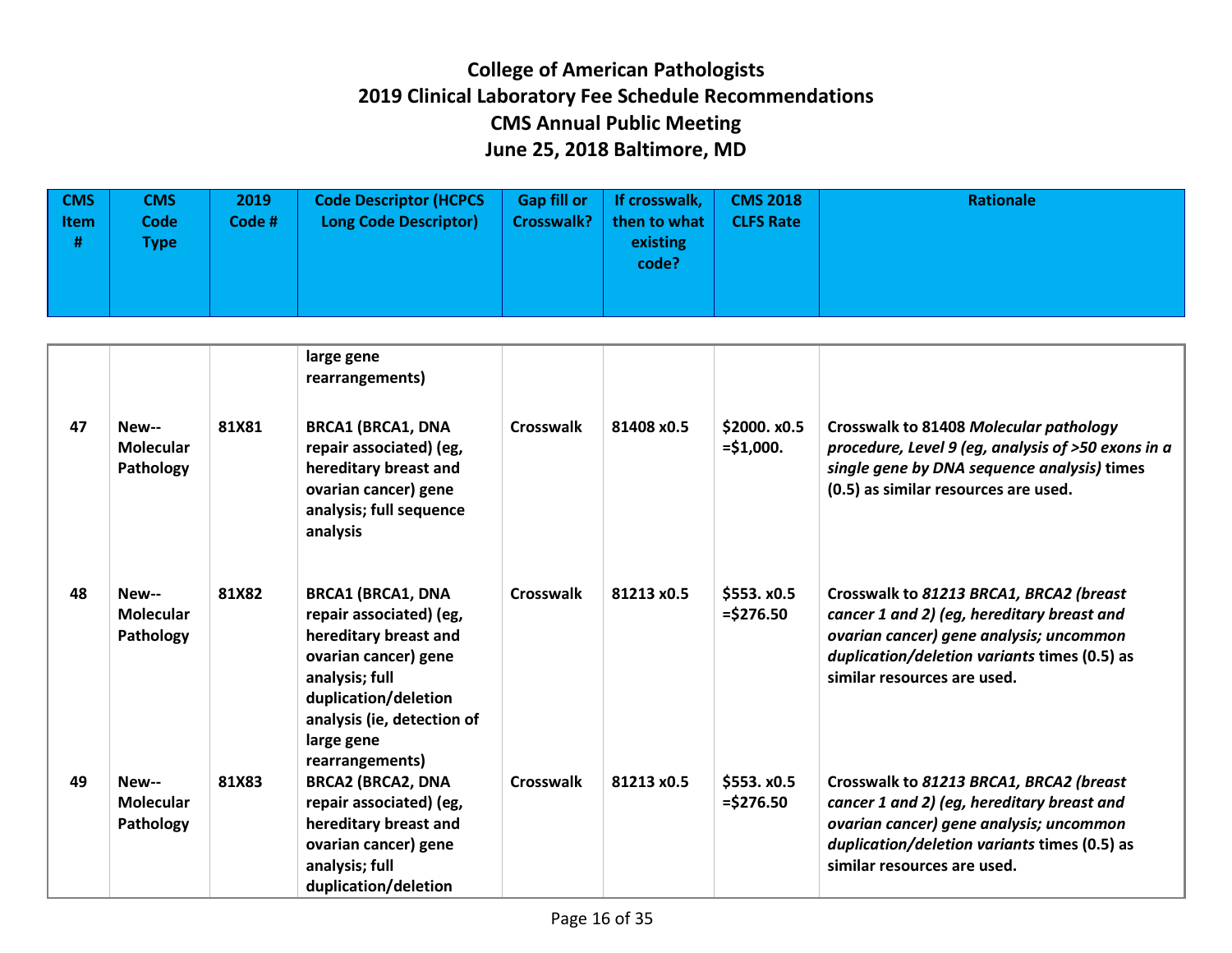| <b>CMS</b><br>Item<br># | CMS<br><b>Code</b><br><b>Type</b> | 2019<br>Code # | <b>Code Descriptor (HCPCS</b><br><b>Long Code Descriptor)</b> | <b>Gap fill or</b> | If crosswalk, $\vert$<br>Crosswalk?   then to what $\vert$<br>existing<br>code? | <b>CMS 2018</b><br><b>CLFS Rate</b> | Rationale |
|-------------------------|-----------------------------------|----------------|---------------------------------------------------------------|--------------------|---------------------------------------------------------------------------------|-------------------------------------|-----------|
|-------------------------|-----------------------------------|----------------|---------------------------------------------------------------|--------------------|---------------------------------------------------------------------------------|-------------------------------------|-----------|

|    |                                        |       | analysis (ie, detection of<br>large gene<br>rearrangements)                                                                                                                        |                  |       |          |                                                                                                                                                                                                                                                                                         |
|----|----------------------------------------|-------|------------------------------------------------------------------------------------------------------------------------------------------------------------------------------------|------------------|-------|----------|-----------------------------------------------------------------------------------------------------------------------------------------------------------------------------------------------------------------------------------------------------------------------------------------|
| 50 | New--<br>Molecular<br>Pathology        | 81X09 | <b>BTK (Bruton's tyrosine</b><br>kinase) (eg, chronic<br>lymphocytic leukemia)<br>gene analysis, common<br>variants (eg, C481S,<br>C481R, C481F)                                   | <b>Crosswalk</b> | 81210 | \$175.40 | Crosswalk to 81210 BRAF (B-Raf proto-<br>oncogene, serine/threonine kinase) (eg, colon<br>cancer, melanoma), gene analysis, V600<br>variant(s) as similar resources are used.                                                                                                           |
| 51 | New--<br><b>Molecular</b><br>Pathology | 8X013 | <b>CACNA1A</b> (calcium<br>voltage-gated channel<br>subunit alpha1 A) (eg,<br>spinocerebellar ataxia)<br>gene analysis; evaluation<br>to detect abnormal (eg,<br>expanded) alleles | Crosswalk        | 81401 | \$137.00 | Crosswalk to 81401 Molecular pathology<br>procedure, Level 2 (eg, 2-10 SNPs, 1 methylated<br>variant, or 1 somatic variant [typically using<br>nonsequencing target variant analysis], or<br>detection of a dynamic mutation disorder/triplet<br>repeat) as similar resources are used. |
| 52 | New--<br><b>Molecular</b><br>Pathology | 8X014 | <b>CACNA1A</b> (calcium<br>voltage-gated channel<br>subunit alpha1 A) (eg,<br>spinocerebellar ataxia)<br>gene analysis; full gene<br>sequence                                      | Crosswalk        | 81407 | \$846.27 | Crosswalk to 81407 Molecular pathology<br>procedure, Level 8 (eg, analysis of 26-50 exons<br>by DNA sequence analysis, mutation scanning or<br>duplication/deletion variants of >50 exons,<br>sequence analysis of multiple genes on one<br>platform) as similar resources are used.    |
| 53 | New--<br><b>Molecular</b>              | 8X015 | <b>CACNA1A</b> (calcium<br>voltage-gated channel                                                                                                                                   | Crosswalk        | 81403 | \$185.20 | Crosswalk to 81403 Molecular pathology<br>procedure, Level 4 (eg, analysis of single exon by                                                                                                                                                                                            |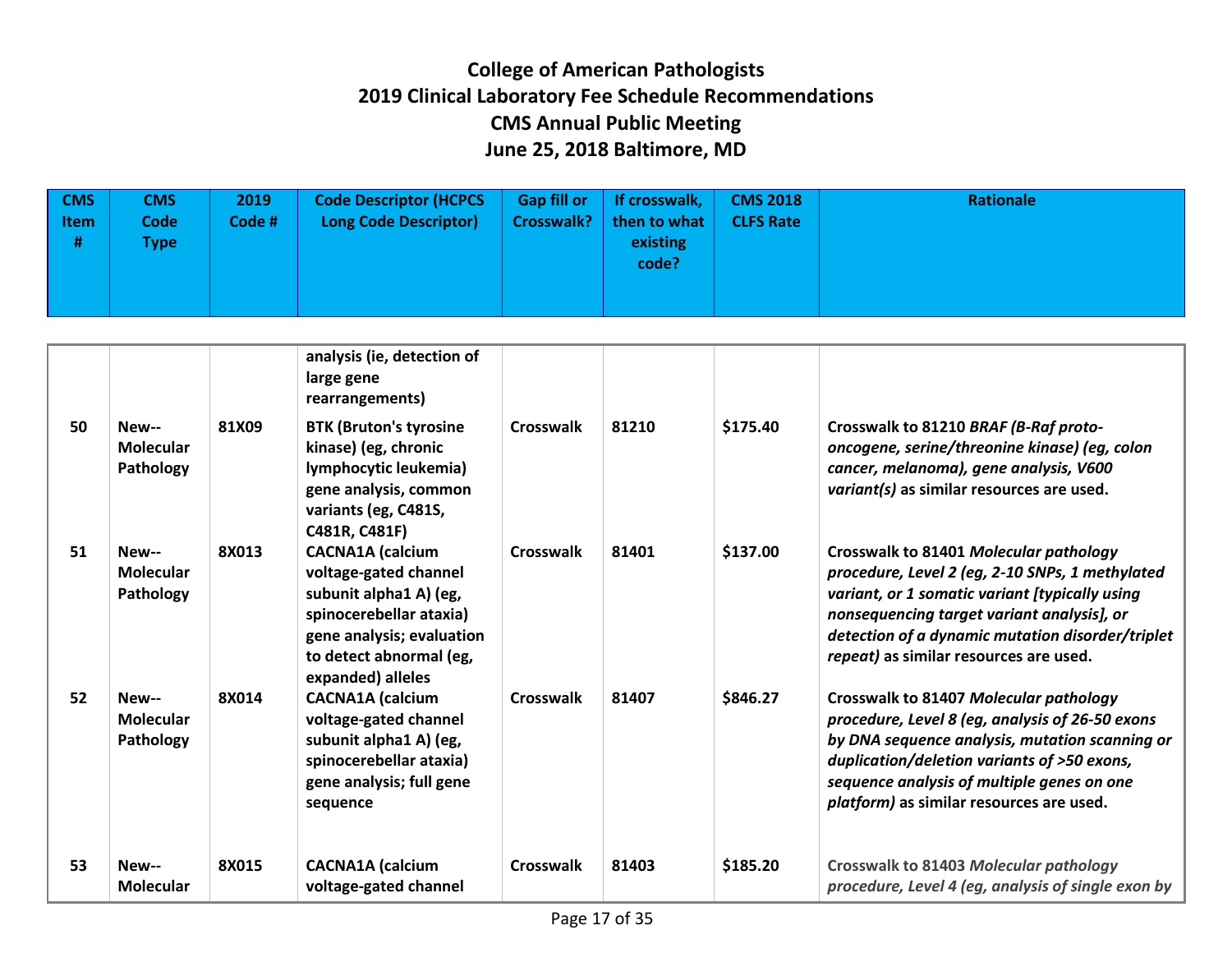| $\sqrt{CMS}$<br><b>Item</b><br># | CMS<br><b>Code</b><br>[ype] | 2019<br>Code# | <b>Code Descriptor (HCPCS</b><br>Long Code Descriptor) | <b>Gap fill or</b> | If crosswalk,<br>Crosswalk?   then to what $ $<br>existing<br>code? | <b>CMS 2018</b><br><b>CLFS Rate</b> | Rationale |
|----------------------------------|-----------------------------|---------------|--------------------------------------------------------|--------------------|---------------------------------------------------------------------|-------------------------------------|-----------|
|                                  |                             |               |                                                        |                    |                                                                     |                                     |           |

|    | Pathology                              |       | subunit alpha1 A) (eg,<br>spinocerebellar ataxia)<br>gene analysis; known<br>familial variant                                                                                          |                  |       |          | DNA sequence analysis, analysis of >10<br>amplicons using multiplex PCR in 2 or more<br>independent reactions, mutation scanning or<br>duplication/deletion variants of 2-5 exons) as<br>similar resources are used.                                                                    |
|----|----------------------------------------|-------|----------------------------------------------------------------------------------------------------------------------------------------------------------------------------------------|------------------|-------|----------|-----------------------------------------------------------------------------------------------------------------------------------------------------------------------------------------------------------------------------------------------------------------------------------------|
| 54 | New--<br><b>Molecular</b><br>Pathology | 8X016 | <b>CNBP (CCHC-type zinc</b><br>finger nucleic acid binding<br>protein) (eg, myotonic<br>dystrophy type 2) gene<br>analysis, evaluation to<br>detect abnormal (eg,<br>expanded) alleles | <b>Crosswalk</b> | 81401 | \$137.00 | Crosswalk to 81401 Molecular pathology<br>procedure, Level 2 (eg, 2-10 SNPs, 1 methylated<br>variant, or 1 somatic variant [typically using<br>nonsequencing target variant analysis], or<br>detection of a dynamic mutation disorder/triplet<br>repeat) as similar resources are used. |
| 55 | New--<br><b>Molecular</b><br>Pathology | 8X017 | CSTB (cystatin B) (eg,<br><b>Unverricht-Lundborg</b><br>disease) gene analysis;<br>evaluation to detect<br>abnormal (eg, expanded)<br>alleles                                          | Crosswalk        | 81401 | \$137.00 | Crosswalk to 81401 Molecular pathology<br>procedure, Level 2 (eg, 2-10 SNPs, 1 methylated<br>variant, or 1 somatic variant [typically using<br>nonsequencing target variant analysis], or<br>detection of a dynamic mutation disorder/triplet<br>repeat) as similar resources are used. |
| 56 | New--<br><b>Molecular</b><br>Pathology | 8X018 | CSTB (cystatin B) (eg,<br><b>Unverricht-Lundborg</b><br>disease) gene analysis;                                                                                                        | <b>Crosswalk</b> | 81404 | \$274.83 | Crosswalk to 81404 Molecular pathology<br>procedure, Level 5 (eg, analysis of 2-5 exons by<br>DNA sequence analysis, mutation scanning or                                                                                                                                               |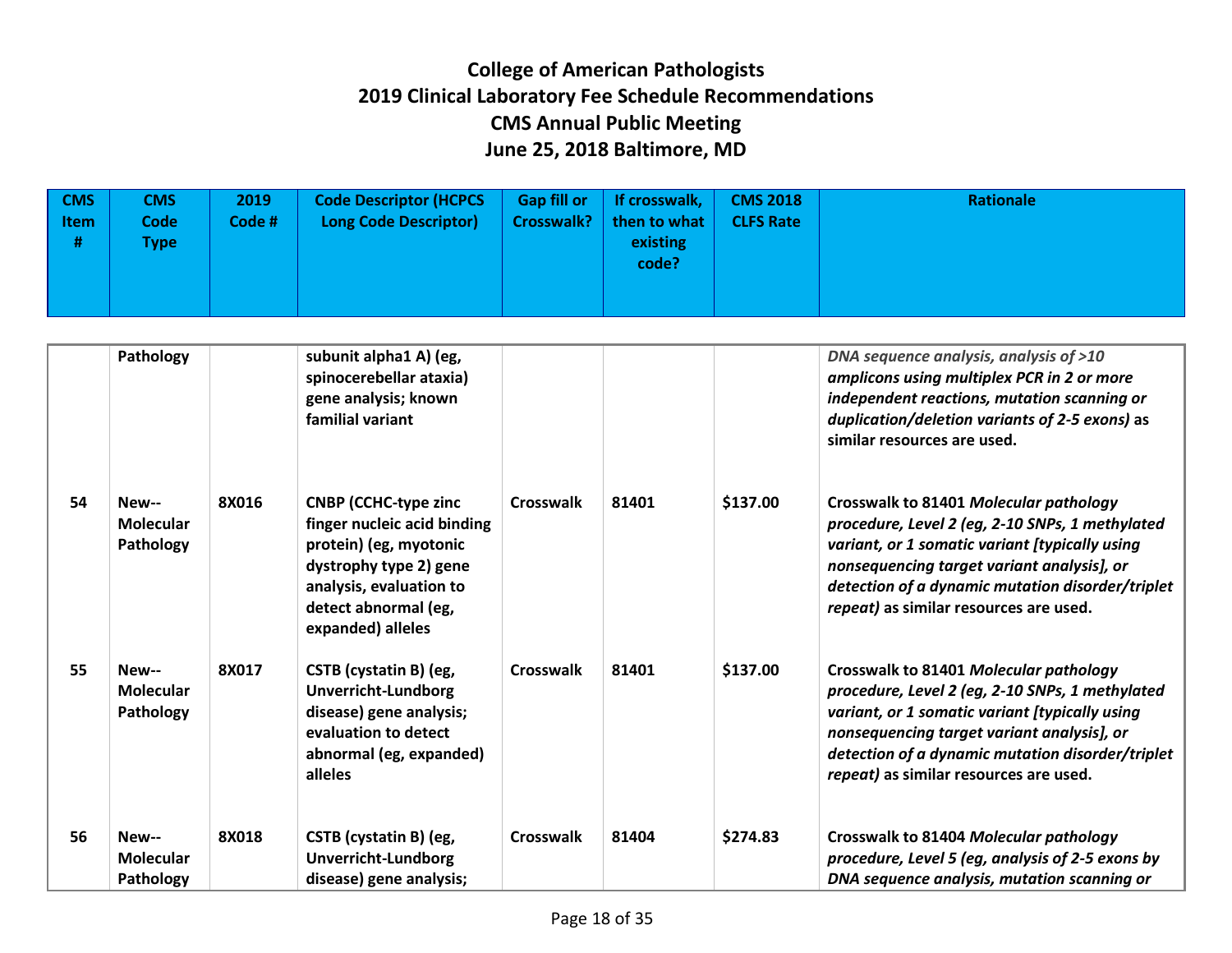| <b>CMS</b><br><b>Item</b><br># | <b>CMS</b><br>Code <sup>'</sup><br><b>Type</b> | 2019<br>Code # | <b>Code Descriptor (HCPCS)</b><br><b>Long Code Descriptor)</b> | <b>Gap fill or</b><br><b>Crosswalk?</b> | If crosswalk,<br>then to what<br>existing<br>code? | <b>CMS 2018</b><br><b>CLFS Rate</b> | Rationale |
|--------------------------------|------------------------------------------------|----------------|----------------------------------------------------------------|-----------------------------------------|----------------------------------------------------|-------------------------------------|-----------|
|--------------------------------|------------------------------------------------|----------------|----------------------------------------------------------------|-----------------------------------------|----------------------------------------------------|-------------------------------------|-----------|

|    |                                        |       | full gene sequence                                                                                                                              |                  |       |          | duplication/deletion variants of 6-10 exons, or<br>characterization of a dynamic mutation<br>disorder/triplet repeat by Southern blot analysis)<br>as similar resources are used.                                                                                                                                    |
|----|----------------------------------------|-------|-------------------------------------------------------------------------------------------------------------------------------------------------|------------------|-------|----------|----------------------------------------------------------------------------------------------------------------------------------------------------------------------------------------------------------------------------------------------------------------------------------------------------------------------|
| 57 | New--<br><b>Molecular</b><br>Pathology | 8X019 | CSTB (cystatin B) (eg,<br><b>Unverricht-Lundborg</b><br>disease) gene analysis;<br>known familial variant(s)                                    | <b>Crosswalk</b> | 81403 | \$185.20 | Crosswalk to 81403 Molecular pathology<br>procedure, Level 4 (eg, analysis of single exon by<br>DNA sequence analysis, analysis of >10<br>amplicons using multiplex PCR in 2 or more<br>independent reactions, mutation scanning or<br>duplication/deletion variants of 2-5 exons) as<br>similar resources are used. |
| 58 | New--<br><b>Molecular</b><br>Pathology | 8X020 | <b>DMPK (DM1 protein</b><br>kinase) (eg, myotonic<br>dystrophy type 1) gene<br>analysis; evaluation to<br>detect abnormal<br>(expanded) alleles | Crosswalk        | 81401 | \$137.00 | Crosswalk to 81401 Molecular pathology<br>procedure, Level 2 (eg, 2-10 SNPs, 1 methylated<br>variant, or 1 somatic variant [typically using<br>nonsequencing target variant analysis], or<br>detection of a dynamic mutation disorder/triplet<br>repeat) as similar resources are used.                              |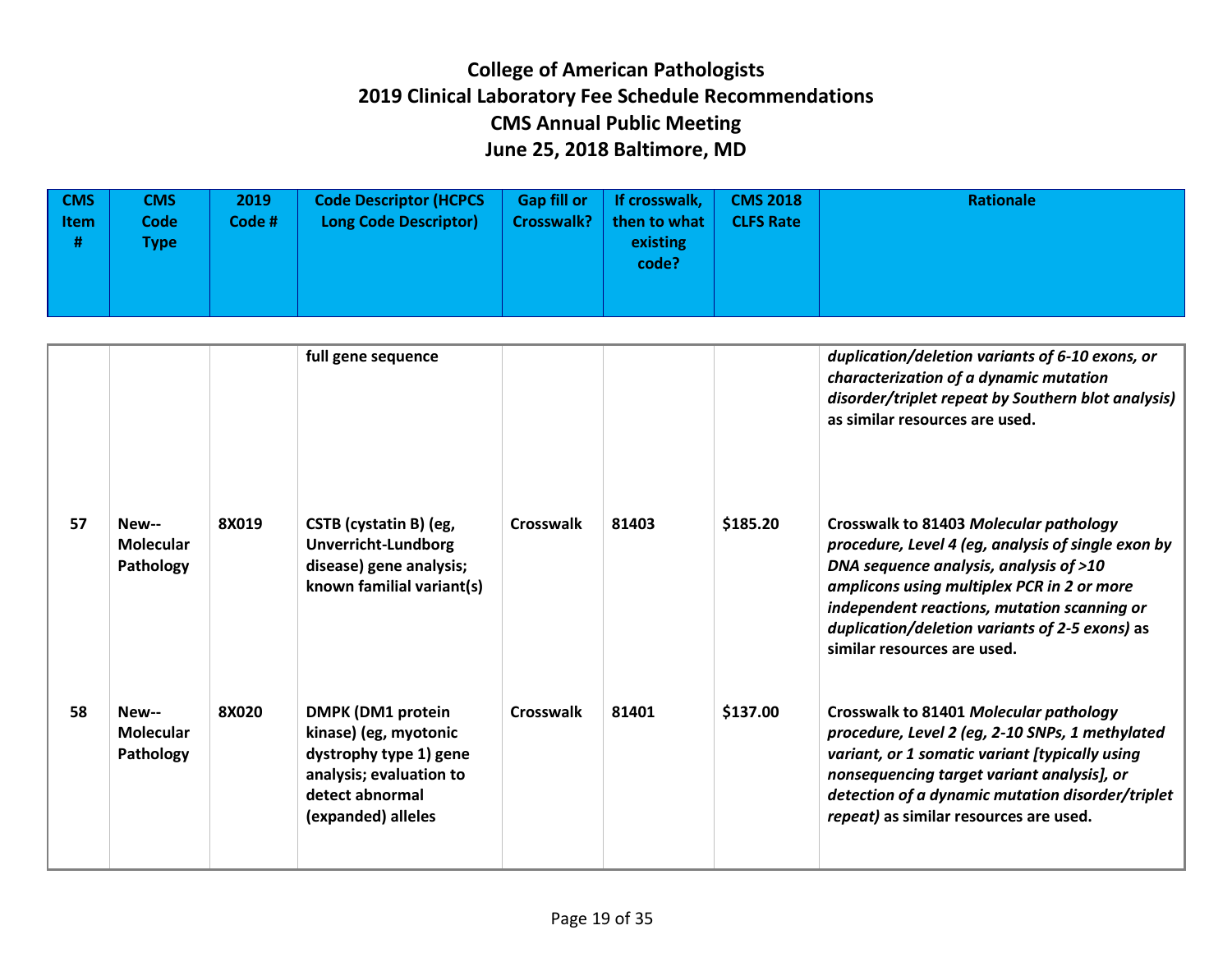| $\sqrt{CMS}$<br><b>Item</b><br># | <b>CMS</b><br><b>Code</b><br><b>Type</b> | 2019<br>Code # | <b>Code Descriptor (HCPCS</b><br><b>Long Code Descriptor)</b> | <b>Gap fill or</b><br><b>Crosswalk?</b> | If crosswalk,<br>then to what<br>existing<br>code? | <b>CMS 2018</b><br><b>CLFS Rate</b> | Rationale |
|----------------------------------|------------------------------------------|----------------|---------------------------------------------------------------|-----------------------------------------|----------------------------------------------------|-------------------------------------|-----------|
|                                  |                                          |                |                                                               |                                         |                                                    |                                     |           |

| 59 | New--<br><b>Molecular</b><br>Pathology | 8X021 | <b>DMPK (DM1 protein</b><br>kinase) (eg, myotonic<br>dystrophy type 1) gene<br>analysis; characterization<br>of alleles (eg, expanded<br>size)                                              | <b>Crosswalk</b> | 81404 | \$274.83 | Crosswalk to 81404 Molecular pathology<br>procedure, Level 5 (eg, analysis of 2-5 exons by<br>DNA sequence analysis, mutation scanning or<br>duplication/deletion variants of 6-10 exons, or<br>characterization of a dynamic mutation<br>disorder/triplet repeat by Southern blot analysis)<br>as similar resources are used. |
|----|----------------------------------------|-------|---------------------------------------------------------------------------------------------------------------------------------------------------------------------------------------------|------------------|-------|----------|--------------------------------------------------------------------------------------------------------------------------------------------------------------------------------------------------------------------------------------------------------------------------------------------------------------------------------|
| 60 | New--<br><b>Molecular</b><br>Pathology | 81X07 | <b>EZH2 (enhancer of zeste 2</b><br>polycomb repressive<br>complex 2 subunit) (eg,<br>myelodysplastic<br>syndrome,<br>myeloproliferative<br>neoplasms) gene analysis,<br>full gene sequence | Crosswalk        | 81175 | \$707.02 | Crosswalk to 81175 ASXL1 (additional sex combs<br>like 1, transcriptional regulator) (eg,<br>myelodysplastic syndrome, myeloproliferative<br>neoplasms, chronic myelomonocytic leukemia),<br>gene analysis; full gene sequence as similar<br>resources are used.                                                               |
| 61 | New--<br><b>Molecular</b><br>Pathology | 81X08 | <b>EZH2 (enhancer of zeste 2</b><br>polycomb repressive<br>complex 2 subunit) (eg,<br>diffuse large B-cell<br>lymphoma) gene analysis,<br>common variant(s) (eg,<br>codon 646)              | Crosswalk        | 81210 | \$175.40 | Crosswalk to 81210 BRAF (B-Raf proto-<br>oncogene, serine/threonine kinase) (eg, colon<br>cancer, melanoma), gene analysis, V600<br>variant(s) as similar resources are used.                                                                                                                                                  |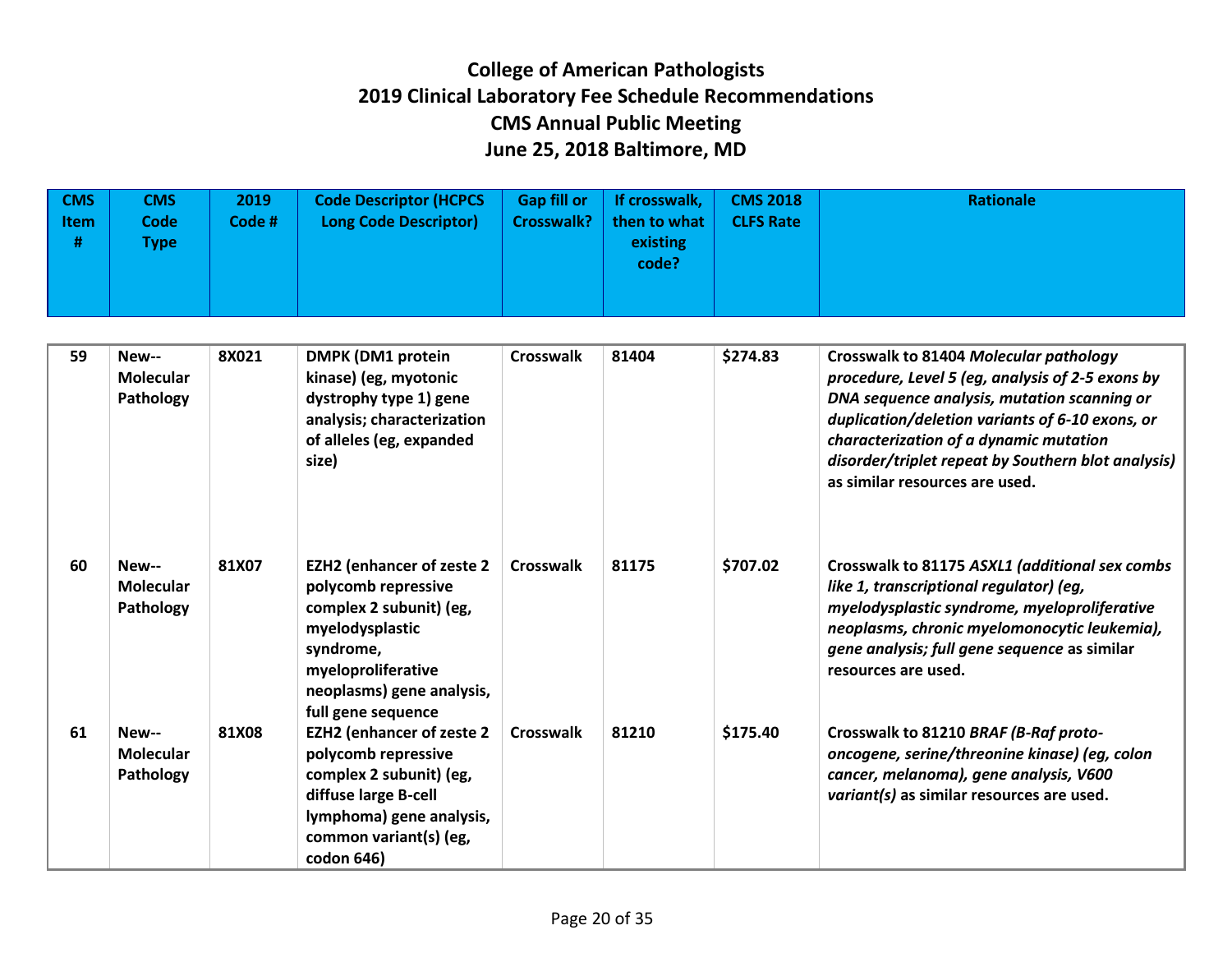| <b>CMS</b><br>l Item<br># | <b>CMS</b><br><b>Code</b><br>Type l | 2019<br>Code # | <b>Code Descriptor (HCPCS</b><br><b>Long Code Descriptor)</b> | <b>Gap fill or</b><br>Crosswalk? | If crosswalk,<br>then to what<br>existing<br>code? | <b>CMS 2018</b><br><b>CLFS Rate</b> | Rationale |
|---------------------------|-------------------------------------|----------------|---------------------------------------------------------------|----------------------------------|----------------------------------------------------|-------------------------------------|-----------|
|---------------------------|-------------------------------------|----------------|---------------------------------------------------------------|----------------------------------|----------------------------------------------------|-------------------------------------|-----------|

| 62 | New--<br>Molecular<br>Pathology        | 8X022 | FXN (frataxin) (eg,<br>Friedreich ataxia) gene<br>analysis; evaluation to<br>detect abnormal<br>(expanded) alleles | <b>Crosswalk</b> | 81401 | \$137.00 | Crosswalk to 81401 Molecular pathology<br>procedure, Level 2 (eg, 2-10 SNPs, 1 methylated<br>variant, or 1 somatic variant [typically using<br>nonsequencing target variant analysis], or<br>detection of a dynamic mutation disorder/triplet<br>repeat).                                                                      |
|----|----------------------------------------|-------|--------------------------------------------------------------------------------------------------------------------|------------------|-------|----------|--------------------------------------------------------------------------------------------------------------------------------------------------------------------------------------------------------------------------------------------------------------------------------------------------------------------------------|
| 63 | New--<br>Molecular<br>Pathology        | 8X023 | FXN (frataxin) (eg,<br>Friedreich ataxia) gene<br>analysis; characterization<br>of alleles (eg, expanded<br>size)  | <b>Crosswalk</b> | 81404 | \$274.83 | Crosswalk to 81404 Molecular pathology<br>procedure, Level 5 (eg, analysis of 2-5 exons by<br>DNA sequence analysis, mutation scanning or<br>duplication/deletion variants of 6-10 exons, or<br>characterization of a dynamic mutation<br>disorder/triplet repeat by Southern blot analysis)<br>as similar resources are used. |
| 64 | New--<br><b>Molecular</b><br>Pathology | 8X024 | FXN (frataxin) (eg,<br>Friedreich ataxia) gene<br>analysis; full gene<br>sequence                                  | <b>Crosswalk</b> | 81404 | \$274.83 | Crosswalk to 81404 Molecular pathology<br>procedure, Level 5 (eg, analysis of 2-5 exons by<br>DNA sequence analysis, mutation scanning or<br>duplication/deletion variants of 6-10 exons, or<br>characterization of a dynamic mutation<br>disorder/triplet repeat by Southern blot analysis)<br>as similar resources are used. |
| 65 | New--<br>Molecular                     | 8X025 | FXN (frataxin) (eg,<br>Friedreich ataxia) gene                                                                     | Crosswalk        | 81403 | \$185.20 | Crosswalk to 81403 Molecular pathology<br>procedure, Level 4 (eg, analysis of single exon by                                                                                                                                                                                                                                   |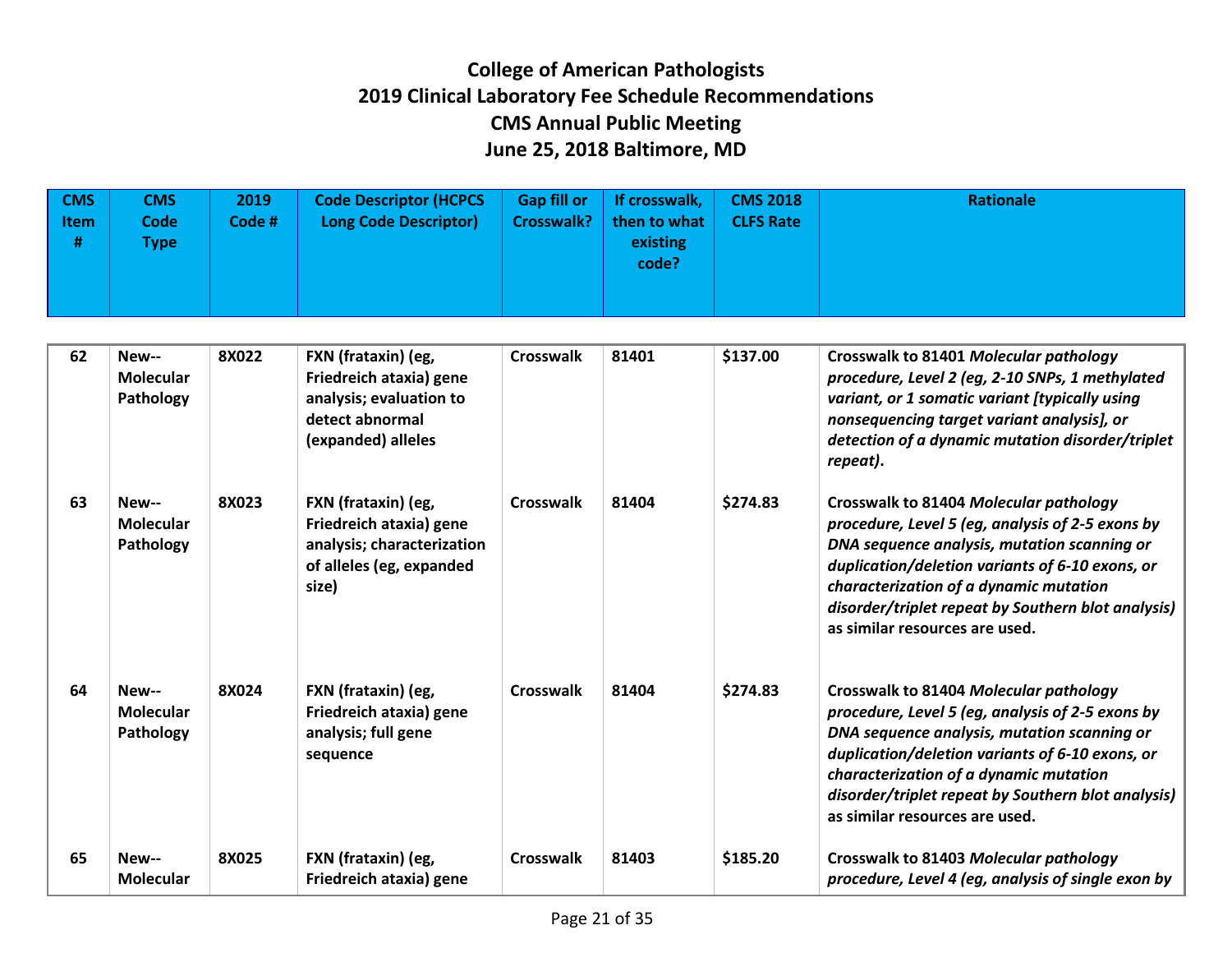| $\sqrt{CMS}$<br><b>Item</b><br># | CMS<br><b>Code</b><br>Type | 2019<br>Code # | <b>Code Descriptor (HCPCS</b><br>Long Code Descriptor) | <b>Gap fill or</b><br><b>Crosswalk?</b> | If crosswalk,<br>then to what<br>existing<br>code? | <b>CMS 2018</b><br><b>CLFS Rate</b> | Rationale |
|----------------------------------|----------------------------|----------------|--------------------------------------------------------|-----------------------------------------|----------------------------------------------------|-------------------------------------|-----------|
|----------------------------------|----------------------------|----------------|--------------------------------------------------------|-----------------------------------------|----------------------------------------------------|-------------------------------------|-----------|

|    | Pathology                              |       | analysis; known familial<br>variant(s)                                                                                    |                  |       |          | DNA sequence analysis, analysis of >10<br>amplicons using multiplex PCR in 2 or more<br>independent reactions, mutation scanning or<br>duplication/deletion variants of 2-5 exons) as<br>similar resources are used.                                                                                                           |
|----|----------------------------------------|-------|---------------------------------------------------------------------------------------------------------------------------|------------------|-------|----------|--------------------------------------------------------------------------------------------------------------------------------------------------------------------------------------------------------------------------------------------------------------------------------------------------------------------------------|
| 66 | New--<br><b>Molecular</b><br>Pathology | 8X026 | HTT (huntingtin) (eg,<br>Huntington disease) gene<br>analysis; evaluation to<br>detect abnormal (eg,<br>expanded) alleles | <b>Crosswalk</b> | 81401 | \$137.00 | Crosswalk to 81401 Molecular pathology<br>procedure, Level 2 (eg, 2-10 SNPs, 1 methylated<br>variant, or 1 somatic variant [typically using<br>nonsequencing target variant analysis], or<br>detection of a dynamic mutation disorder/triplet<br>repeat) as similar resources are used.                                        |
| 67 | New--<br><b>Molecular</b><br>Pathology | 8X027 | HTT (huntingtin) (eg,<br>Huntington disease) gene<br>analysis; characterization<br>of alleles (eg, expanded<br>size)      | <b>Crosswalk</b> | 81404 | \$274.83 | Crosswalk to 81404 Molecular pathology<br>procedure, Level 5 (eg, analysis of 2-5 exons by<br>DNA sequence analysis, mutation scanning or<br>duplication/deletion variants of 6-10 exons, or<br>characterization of a dynamic mutation<br>disorder/triplet repeat by Southern blot analysis)<br>as similar resources are used. |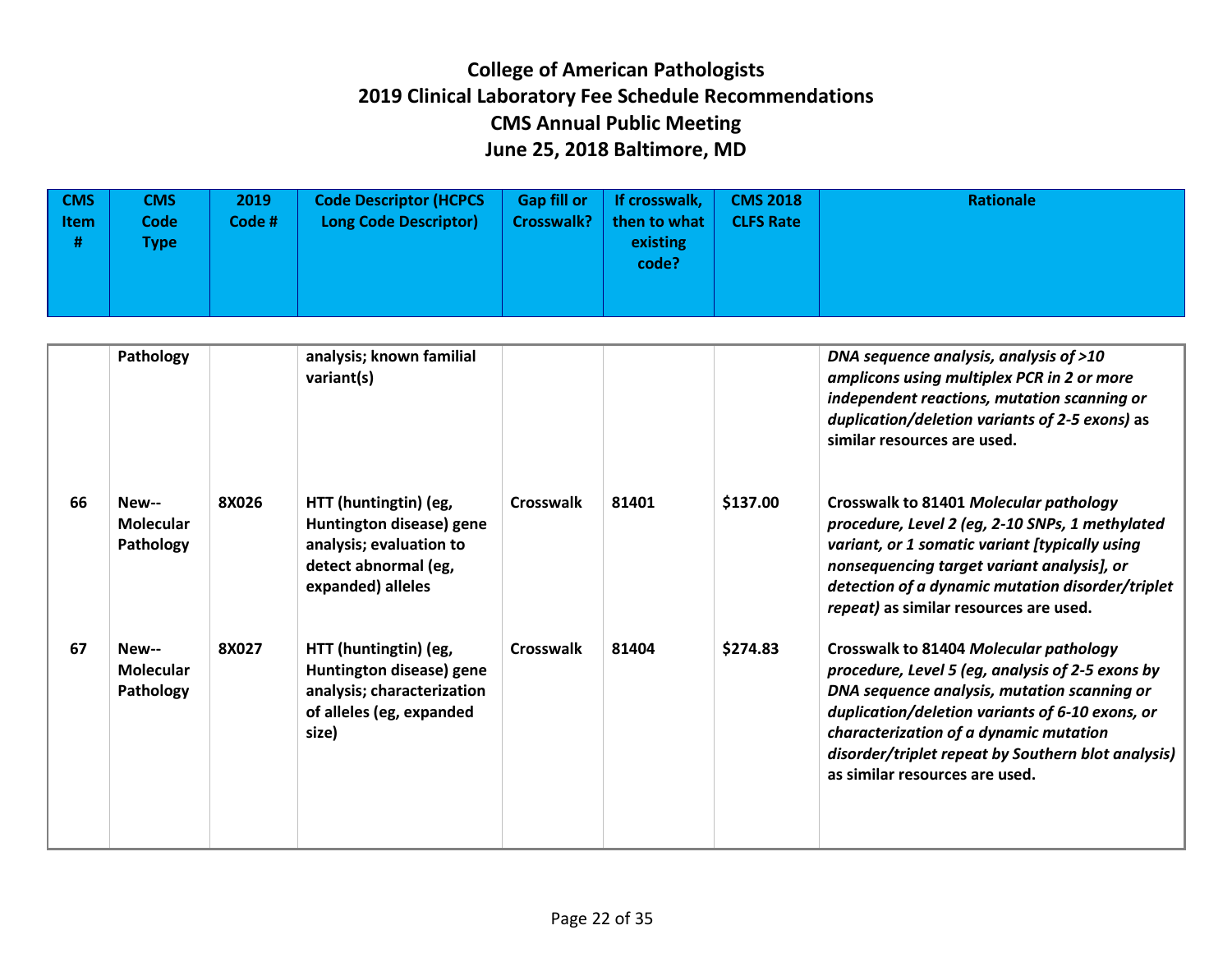| $\sqrt{CMS}$<br><b>Item</b><br># | <b>CMS</b><br><b>Code</b><br><b>Type</b> | 2019<br>Code # | <b>Code Descriptor (HCPCS</b><br><b>Long Code Descriptor)</b> | <b>Gap fill or</b><br><b>Crosswalk?</b> | If crosswalk,<br>then to what<br>existing<br>code? | <b>CMS 2018</b><br><b>CLFS Rate</b> | Rationale |
|----------------------------------|------------------------------------------|----------------|---------------------------------------------------------------|-----------------------------------------|----------------------------------------------------|-------------------------------------|-----------|
|                                  |                                          |                |                                                               |                                         |                                                    |                                     |           |

| 68 | New--<br><b>Molecular</b><br>Pathology | 81X11 | MYD88 (myeloid<br>differentiation primary<br>response 88) (eg,<br>Waldenstrom's<br>macroglobulinemia,<br>lymphoplasmacytic<br>leukemia) gene analysis,<br>p.Leu265Pro (L265P)<br>variant | <b>Crosswalk</b> | 81210 | \$175.40 | Crosswalk to 81210 BRAF (B-Raf proto-<br>oncogene, serine/threonine kinase) (eg, colon<br>cancer, melanoma), gene analysis, V600<br>variant(s) as similar resources are used.                                                                                                           |
|----|----------------------------------------|-------|------------------------------------------------------------------------------------------------------------------------------------------------------------------------------------------|------------------|-------|----------|-----------------------------------------------------------------------------------------------------------------------------------------------------------------------------------------------------------------------------------------------------------------------------------------|
| 69 | New--<br><b>Molecular</b><br>Pathology | 8X000 | <b>NUDT15 (nudix hydrolase</b><br>15) (eg, drug metabolism)<br>gene analysis, common<br>variant(s) (eg, *2, *3, *4,<br>$*5, *6)$                                                         | <b>Crosswalk</b> | 81225 | \$291.36 | Crosswalk to 81225 CYP2C19 (cytochrome P450,<br>family 2, subfamily C, polypeptide 19) (eg, drug<br>metabolism), gene analysis, common variants<br>(eg, $*2$ , $*3$ , $*4$ , $*8$ , $*17$ ) as similar resources are<br>used.                                                           |
| 70 | New--<br>Molecular<br>Pathology        | 8X028 | PABPN1 (poly[A] binding<br>protein nuclear 1) (eg,<br>oculopharyngeal muscular<br>dystrophy) gene analysis,<br>evaluation to detect<br>abnormal (eg, expanded)<br>alleles                | <b>Crosswalk</b> | 81401 | \$137.00 | Crosswalk to 81401 Molecular pathology<br>procedure, Level 2 (eg, 2-10 SNPs, 1 methylated<br>variant, or 1 somatic variant [typically using<br>nonsequencing target variant analysis], or<br>detection of a dynamic mutation disorder/triplet<br>repeat) as similar resources are used. |
| 71 | New--<br><b>Molecular</b>              | 8X010 | PLCG2 (phospholipase C<br>gamma 2) (eg, chronic                                                                                                                                          | Crosswalk        | 81225 | \$291.36 | Crosswalk to 81225 CYP2C19 (cytochrome P450,<br>family 2, subfamily C, polypeptide 19) (eg, drug                                                                                                                                                                                        |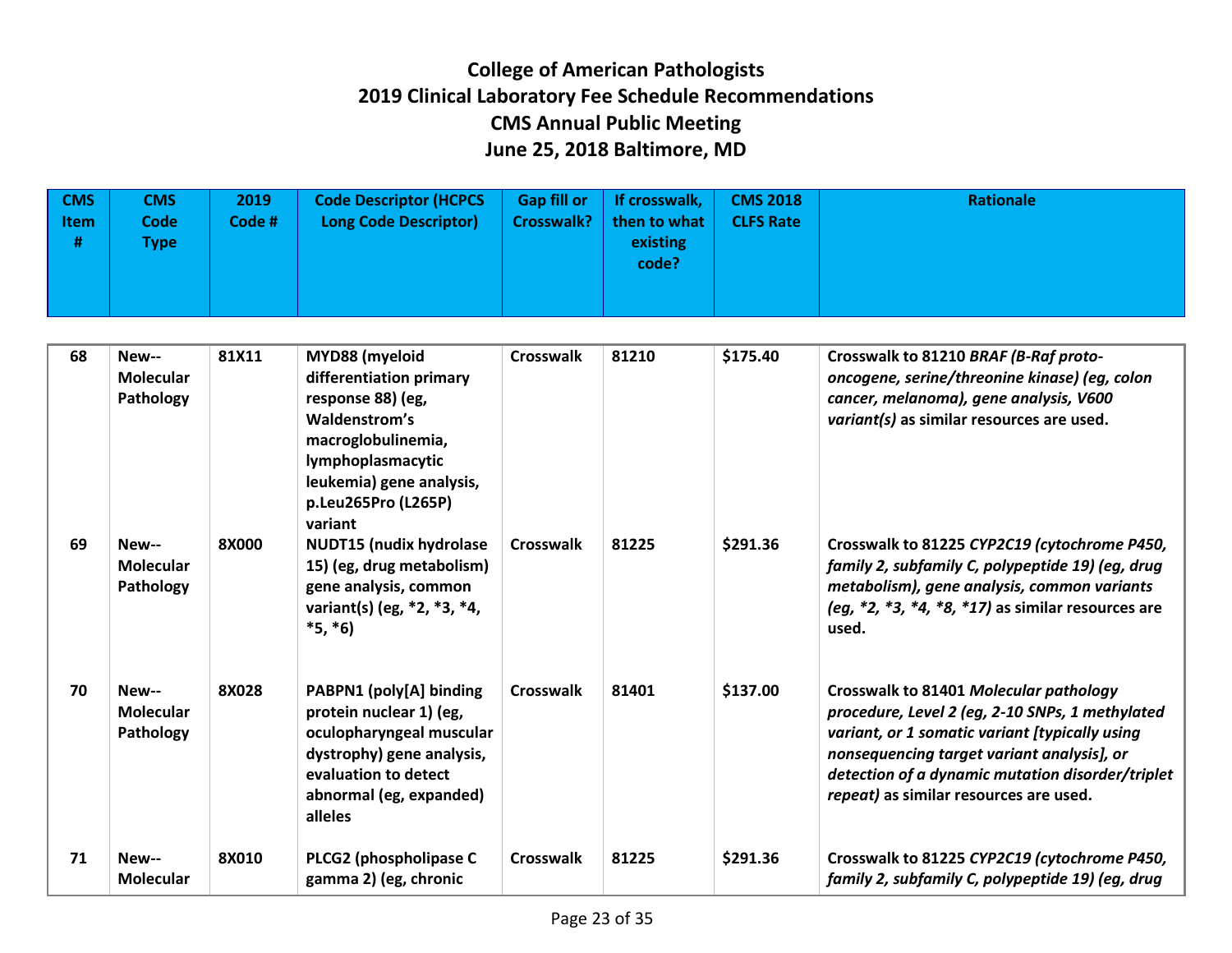| <b>CMS</b><br><b>Item</b><br># | CMS<br><b>Code</b><br><b>Type</b> | 2019<br>Code # | <b>Code Descriptor (HCPCS</b><br><b>Long Code Descriptor)</b> | Gap fill or   If crosswalk,<br>Crosswalk?   then to what $\vert$<br>existing<br>code? | <b>CMS 2018</b><br><b>CLFS Rate</b> | Rationale |
|--------------------------------|-----------------------------------|----------------|---------------------------------------------------------------|---------------------------------------------------------------------------------------|-------------------------------------|-----------|
|                                |                                   |                |                                                               |                                                                                       |                                     |           |

|    | Pathology                              |       | lymphocytic leukemia)<br>gene analysis, common<br>variants (eg, R665W,<br>S707F, L845F)                                                                                                                                           |                  |       |          | metabolism), gene analysis, common variants<br>(eg, *2, *3, *4, *8, *17) as similar resources are<br>used.                                                                                                                                                                              |
|----|----------------------------------------|-------|-----------------------------------------------------------------------------------------------------------------------------------------------------------------------------------------------------------------------------------|------------------|-------|----------|-----------------------------------------------------------------------------------------------------------------------------------------------------------------------------------------------------------------------------------------------------------------------------------------|
| 72 | New--<br><b>Molecular</b><br>Pathology | 8X035 | PPP2R2B (protein<br>phosphatase 2 regulatory<br>subunit Bbeta) (eg,<br>spinocerebellar ataxia)<br>gene analysis, evaluation<br>to detect abnormal (eg,<br>expanded) alleles                                                       | Crosswalk        | 81401 | \$137.00 | Crosswalk to 81401 Molecular pathology<br>procedure, Level 2 (eg, 2-10 SNPs, 1 methylated<br>variant, or 1 somatic variant [typically using<br>nonsequencing target variant analysis], or<br>detection of a dynamic mutation disorder/triplet<br>repeat) as similar resources are used. |
| 73 | New--<br><b>Molecular</b><br>Pathology | 8X032 | <b>SMN1 (survival of motor</b><br>neuron 1, telomeric) (eg,<br>spinal muscular atrophy)<br>gene analysis;<br>dosage/deletion analysis,<br>includes SMN2 (survival<br>of motor neuron 2,<br>centromeric) analysis, if<br>performed | <b>Crosswalk</b> | 81401 | \$137.00 | Crosswalk to 81401 Molecular pathology<br>procedure, Level 2 (eg, 2-10 SNPs, 1 methylated<br>variant, or 1 somatic variant [typically using<br>nonsequencing target variant analysis], or<br>detection of a dynamic mutation disorder/triplet<br>repeat) as similar resources are used. |
| 74 | New--<br><b>Molecular</b><br>Pathology | 8X033 | <b>SMN1 (survival of motor</b><br>neuron 1, telomeric) (eg,<br>spinal muscular atrophy)<br>gene analysis; full gene<br>sequence                                                                                                   | <b>Crosswalk</b> | 81317 | \$707.02 | Crosswalk to 81317 PMS2 (postmeiotic<br>segregation increased 2 [S. cerevisiae]) (eg,<br>hereditary non-polyposis colorectal cancer,<br>Lynch syndrome) gene analysis; full sequence<br>analysis as similar resources are used.                                                         |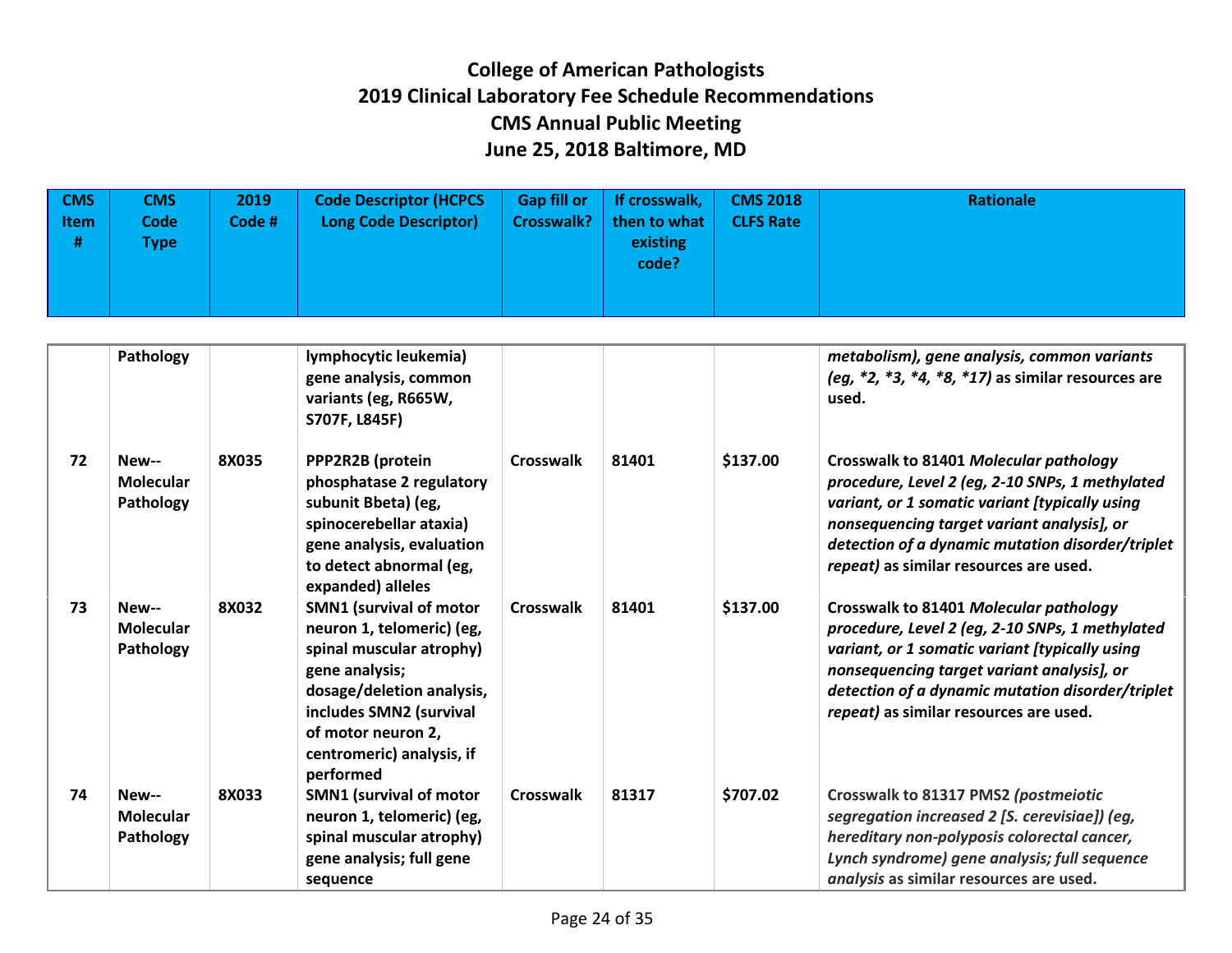| <b>CMS</b><br><b>Item</b><br># | <b>CMS</b><br><b>Code</b><br>[ype] | 2019<br>Code # $\Lambda$ | <b>Code Descriptor (HCPCS</b><br><b>Long Code Descriptor)</b> | <b>Gap fill or</b><br><b>Crosswalk?</b> | If crosswalk,<br>then to what<br>existing<br>code? | <b>CMS 2018</b><br><b>CLFS Rate</b> | <b>Rationale</b> |
|--------------------------------|------------------------------------|--------------------------|---------------------------------------------------------------|-----------------------------------------|----------------------------------------------------|-------------------------------------|------------------|
|                                |                                    |                          |                                                               |                                         |                                                    |                                     |                  |

| 75 | New--<br><b>Molecular</b><br>Pathology | 8X034 | <b>SMN1 (survival of motor</b><br>neuron 1, telomeric) (eg,<br>spinal muscular atrophy)<br>gene analysis; known<br>familial sequence<br>variant(s) | Crosswalk        | 81403 | \$185.20 | Crosswalk to 81403 Molecular pathology<br>procedure, Level 4 (eg, analysis of single exon by<br>DNA sequence analysis, analysis of >10<br>amplicons using multiplex PCR in 2 or more<br>independent reactions, mutation scanning or<br>duplication/deletion variants of 2-5 exons) as<br>similar resources are used. |
|----|----------------------------------------|-------|----------------------------------------------------------------------------------------------------------------------------------------------------|------------------|-------|----------|----------------------------------------------------------------------------------------------------------------------------------------------------------------------------------------------------------------------------------------------------------------------------------------------------------------------|
| 76 | New--<br><b>Molecular</b><br>Pathology | 8X036 | TBP (TATA box binding<br>protein) (eg,<br>spinocerebellar ataxia)<br>gene analysis, evaluation<br>to detect abnormal (eg,<br>expanded) alleles     | <b>Crosswalk</b> | 81401 | \$137.00 | Crosswalk to 81401 Molecular pathology<br>procedure, Level 2 (eg, 2-10 SNPs, 1 methylated<br>variant, or 1 somatic variant [typically using<br>nonsequencing target variant analysis], or<br>detection of a dynamic mutation disorder/triplet<br>repeat) as similar resources are used.                              |
| 77 | New--<br><b>Molecular</b><br>Pathology | 80X00 | <b>TERT</b> (telomerase reverse<br>transcriptase) (eg, thyroid<br>carcinoma, glioblastoma                                                          | Crosswalk        | 81121 | \$295.79 | 81121 IDH2 (isocitrate dehydrogenase 2<br>[NADP+], mitochondrial) (eg, glioma), common<br>variants (eg, R140W, R172M) as similar                                                                                                                                                                                     |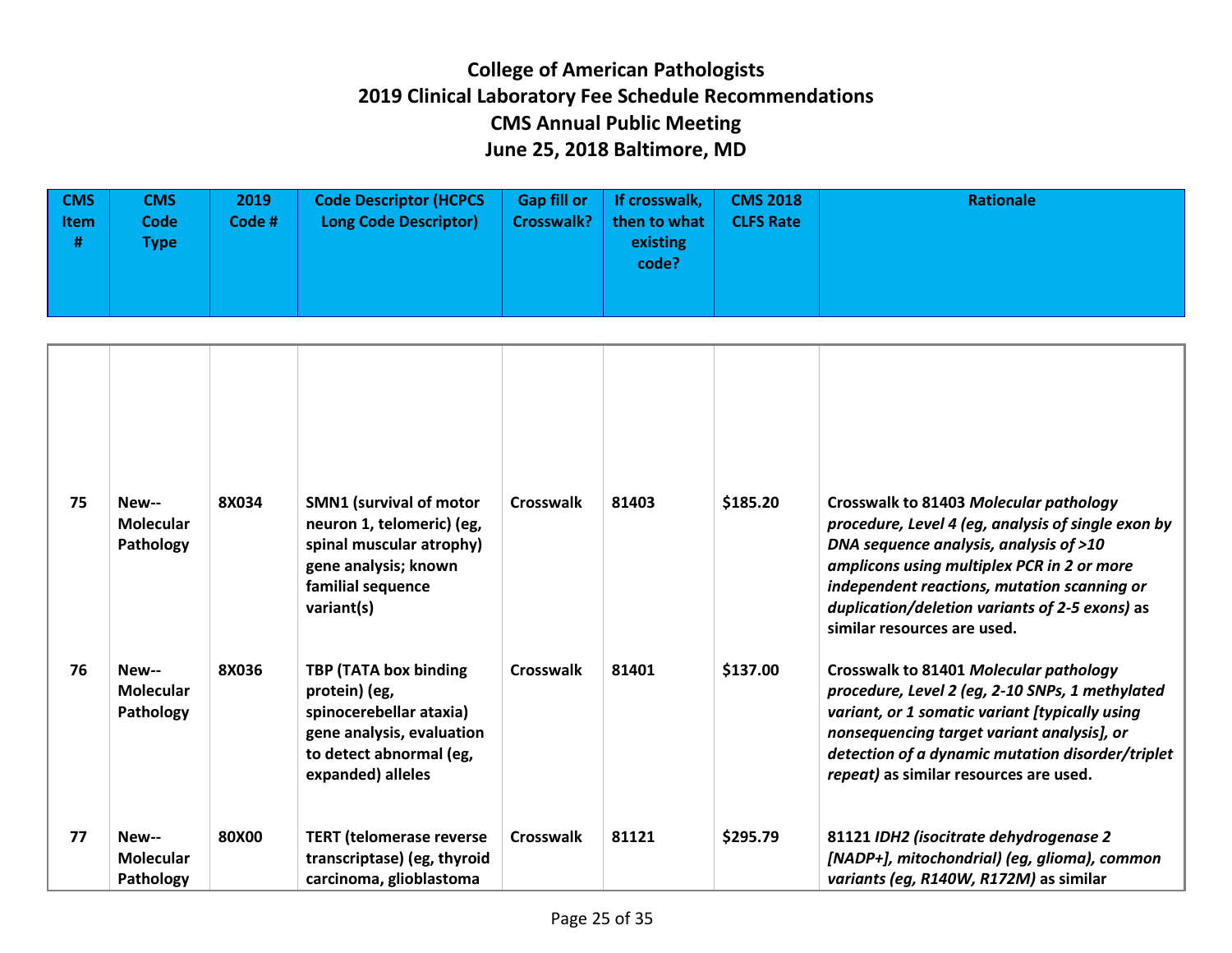| <b>CMS</b><br><b>Item</b><br># | <b>CMS</b><br><b>Code</b><br><b>Type</b> | 2019<br>Code # | <b>Code Descriptor (HCPCS</b><br><b>Long Code Descriptor)</b> | <b>Gap fill or</b><br><b>Crosswalk?</b> | If crosswalk,<br>then to what<br>existing<br>code? | <b>CMS 2018</b><br><b>CLFS Rate</b> | Rationale |
|--------------------------------|------------------------------------------|----------------|---------------------------------------------------------------|-----------------------------------------|----------------------------------------------------|-------------------------------------|-----------|
|                                |                                          |                |                                                               |                                         |                                                    |                                     |           |

| 78 | New--<br><b>Molecular</b><br>Pathology                                                                                               | 813X0 | multiforme) gene<br>analysis, targeted<br>sequence analysis (eg,<br>promoter region)<br><b>TGFBI (transforming</b><br>growth factor beta-<br>induced) (eg, corneal<br>dystrophy) gene analysis,<br>common variants (eg,<br>R124H, R124C, R124L,<br>R555W, R555Q)                                                                       | <b>Crosswalk</b> | 81230 | \$174.81  | resources are used.<br>Crosswalk to 81230 CYP3A4 (cytochrome P450)<br>family 3 subfamily A member 4) (eg, drug<br>metabolism), gene analysis, common variant(s)<br>(eg, *2, *22) as similar resources are used.                                                                                                                                                                                                   |
|----|--------------------------------------------------------------------------------------------------------------------------------------|-------|----------------------------------------------------------------------------------------------------------------------------------------------------------------------------------------------------------------------------------------------------------------------------------------------------------------------------------------|------------------|-------|-----------|-------------------------------------------------------------------------------------------------------------------------------------------------------------------------------------------------------------------------------------------------------------------------------------------------------------------------------------------------------------------------------------------------------------------|
| 79 | New--<br><b>Genomic</b><br><b>Sequencing</b><br><b>Procedures</b><br>and Other<br><b>Molecular</b><br><b>Multianalyt</b><br>e Assays | 81X43 | <b>Genetic testing for severe</b><br>inherited conditions (eg,<br>cystic fibrosis, Ashkenazi<br>Jewish disorders [eg,<br>Bloom syndrome,<br>Canavan disease, Fanconi<br>anemia type C,<br>mucolipidosis type VI,<br>Gaucher disease, Tay-<br>Sachs disease], beta<br>hemoglobinopathies,<br>phenylketonuria,<br>galactosemia), genomic | Crosswalk        | 81412 | \$2448.56 | Crosswalk to 81412 Ashkenazi Jewish-associated<br>disorders (eg, Bloom syndrome, Canavan<br>disease, cystic fibrosis, familial dysautonomia,<br>Fanconi anemia group C, Gaucher disease, Tay-<br>Sachs disease), genomic sequence analysis<br>panel, must include sequencing of at least 9<br>genes, including, ASPA, BLM, CFTR, FANCC, GBA,<br>HEXA, IKBKAP, MCOLN1, and SMPD1 as similar<br>resources are used. |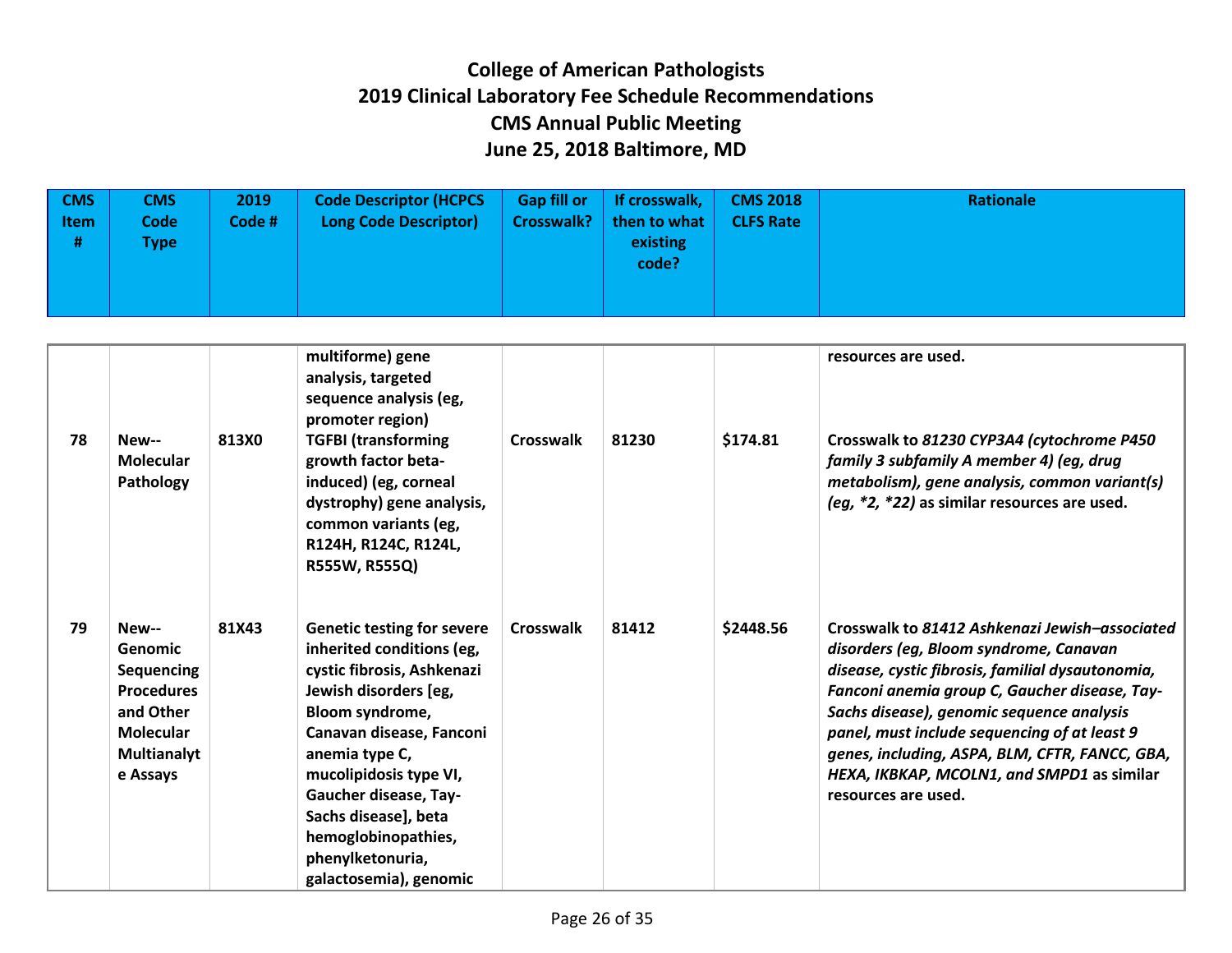| <b>CMS</b><br><b>Item</b><br># | <b>CMS</b><br><b>Code</b><br><b>Type</b> | 2019<br>Code # | <b>Code Descriptor (HCPCS)</b><br><b>Long Code Descriptor)</b> | <b>Gap fill or</b><br><b>Crosswalk?</b> | If crosswalk, $\vert$<br>then to what<br>existing<br>code? | <b>CMS 2018</b><br><b>CLFS Rate</b> | Rationale |
|--------------------------------|------------------------------------------|----------------|----------------------------------------------------------------|-----------------------------------------|------------------------------------------------------------|-------------------------------------|-----------|
|                                |                                          |                |                                                                |                                         |                                                            |                                     |           |

| 80<br>81 | New--<br>Multianalyt<br>e Assays<br>with<br>Algorithmic<br><b>Analyses</b><br>New-- | 816X0<br>80X01 | sequence analysis panel,<br>must include sequencing<br>of at least 15 genes (eg,<br>ACADM, ARSA, ASPA,<br>АТР7В, ВСКОНА, ВСКОНВ,<br>BLM, CFTR, DHCR7,<br>FANCC, G6PC, GAA, GALT,<br>GBA, GBE1, HBB, HEXA,<br>IKBKAP, MCOLN1, PAH)<br>Oncology (breast), mRNA,<br>gene expression profiling<br>by real-time RT-PCR of 11<br>genes (7 content and 4<br>housekeeping), utilizing<br>formalin-fixed paraffin-<br>embedded tissue,<br>algorithms reported as<br>percentage risk for<br>metastatic recurrence and<br>likelihood of benefit from<br>extended endocrine<br>therapy<br>Dihydrotestosterone | Crosswalk | 82634 | \$36.14 | No Comment at this Time.<br>Code 80X01 has been established for CPT 2019                                                                        |
|----------|-------------------------------------------------------------------------------------|----------------|---------------------------------------------------------------------------------------------------------------------------------------------------------------------------------------------------------------------------------------------------------------------------------------------------------------------------------------------------------------------------------------------------------------------------------------------------------------------------------------------------------------------------------------------------------------------------------------------------|-----------|-------|---------|-------------------------------------------------------------------------------------------------------------------------------------------------|
|          | Chemistry                                                                           |                | (DHT)                                                                                                                                                                                                                                                                                                                                                                                                                                                                                                                                                                                             |           |       |         | to specifically capture Dihydrotestosterone<br>testing used for medical purposes from existing<br>CPT code 80327 Anabolic steroids; 1 or 2. CPT |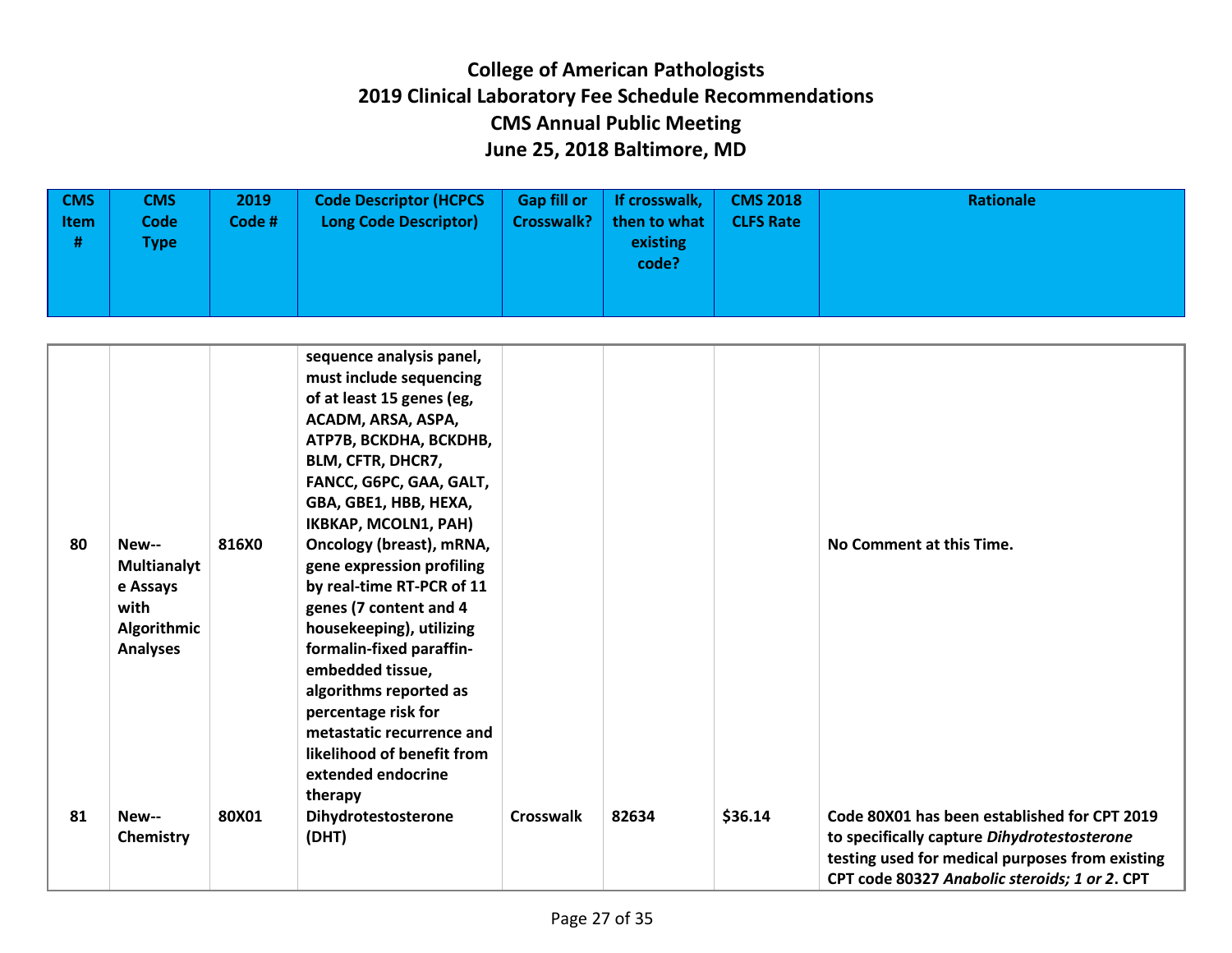| <b>CMS</b><br><b>Item</b><br># | <b>CMS</b><br><b>Code</b><br><b>Type</b> | 2019<br>Code # | <b>Code Descriptor (HCPCS</b><br><b>Long Code Descriptor)</b> | <b>Gap fill or</b><br><b>Crosswalk?</b> | If crosswalk,<br>then to what<br>existing<br>code? | <b>CMS 2018</b><br><b>CLFS Rate</b> | Rationale |
|--------------------------------|------------------------------------------|----------------|---------------------------------------------------------------|-----------------------------------------|----------------------------------------------------|-------------------------------------|-----------|
|                                |                                          |                |                                                               |                                         |                                                    |                                     |           |

|    |                                                                                          |       |                                                                                                                                                                                                                                                                                                                                    |                  |       |         | code 80327 is not included on the CMS 2018<br><b>Clinical Laboratory Fee Schedule as the CMS</b><br>does not recognize 80327 for reporting<br>purposes. We recommend a crosswalk to CPT<br>code 82634 Deoxycortisol, 11- as it is also a type<br>of steroid and similar resources are used. |
|----|------------------------------------------------------------------------------------------|-------|------------------------------------------------------------------------------------------------------------------------------------------------------------------------------------------------------------------------------------------------------------------------------------------------------------------------------------|------------------|-------|---------|---------------------------------------------------------------------------------------------------------------------------------------------------------------------------------------------------------------------------------------------------------------------------------------------|
| 82 | New--<br><b>Multianalyt</b><br>e Assays<br>with<br><b>Algorithmic</b><br><b>Analyses</b> | 815X0 | Infectious disease, chronic<br><b>Hepatitis C Virus (HCV)</b><br>infection, six biochemical<br>assays (ALT, A2-<br>macroglobulin,<br>apolipoprotein A-1, total<br>bilirubin, GGT, and<br>haptoglobin) utilizing<br>serum, prognostic<br>algorithm reported as<br>scores for fibrosis and<br>necroinflammatory<br>activity in liver |                  |       |         | No Comment at this Time.                                                                                                                                                                                                                                                                    |
| 83 | New--<br>Chemistry                                                                       | 8372X | Lipoprotein, direct<br>measurement; small<br>dense LDL cholesterol                                                                                                                                                                                                                                                                 | <b>Crosswalk</b> | 83704 | \$38.95 | CPT code 8372x has been established to report<br>direct measurement of small dense Low-density<br>lipoprotein cholesterol. Crosswalk to 83704<br>quantitation of lipoprotein particle number(s)<br>(eg, by nuclear magnetic resonance                                                       |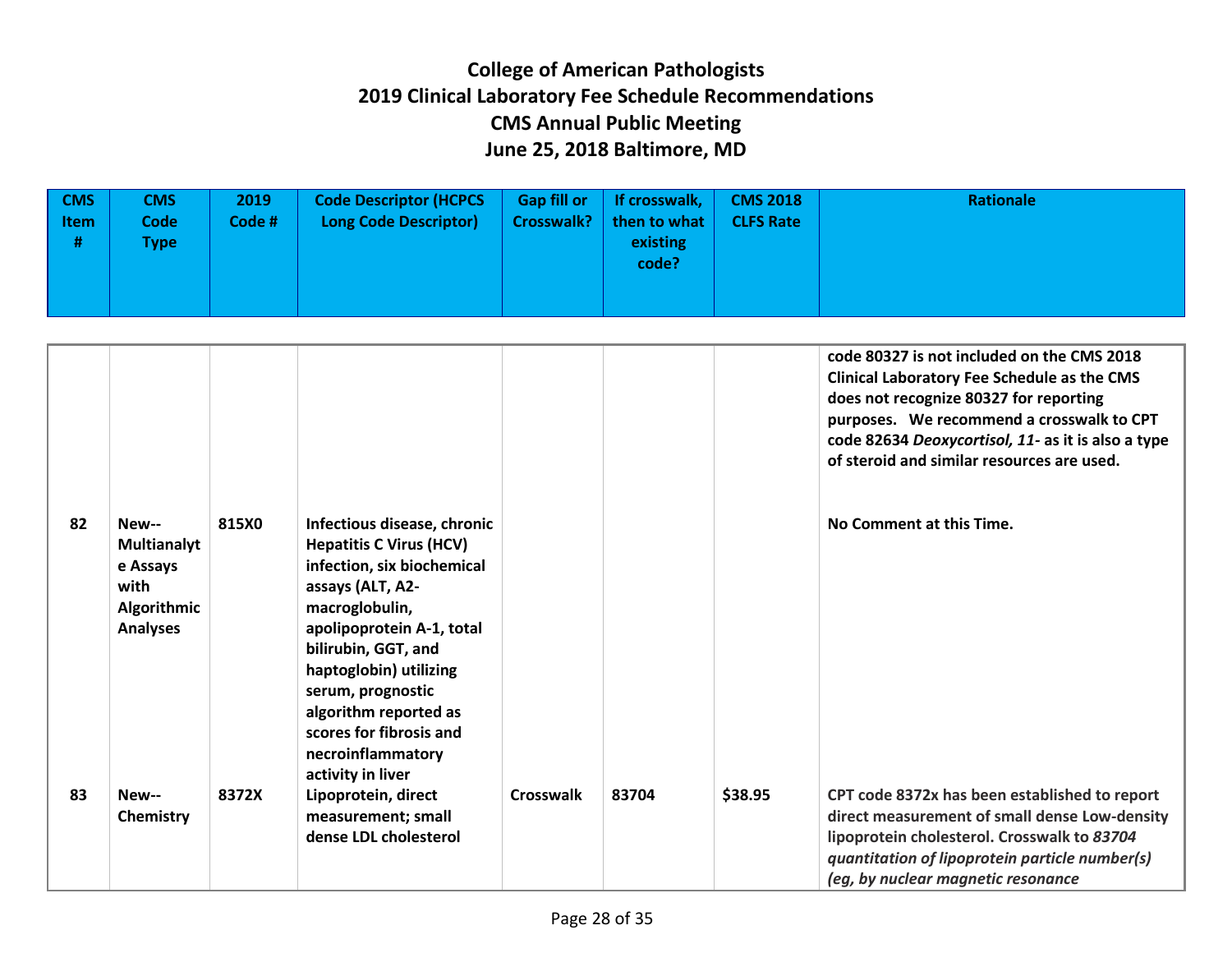| <b>CMS</b><br><b>Item</b><br># | <b>CMS</b><br><b>Code</b><br>[ype] | 2019<br>Code # | <b>Code Descriptor (HCPCS</b><br><b>Long Code Descriptor)</b> | <b>Gap fill or</b><br><b>Crosswalk?</b> | If crosswalk,<br>then to what<br>existing<br>code? | <b>CMS 2018</b><br><b>CLFS Rate</b> | Rationale |
|--------------------------------|------------------------------------|----------------|---------------------------------------------------------------|-----------------------------------------|----------------------------------------------------|-------------------------------------|-----------|
|                                |                                    |                |                                                               |                                         |                                                    |                                     |           |

|    |                                                       |       |                                                                                                                                                                                                                                                                          |  | spectroscopy), includes lipoprotein particle<br>subclass(es), when performed as similar<br>resources are used. |
|----|-------------------------------------------------------|-------|--------------------------------------------------------------------------------------------------------------------------------------------------------------------------------------------------------------------------------------------------------------------------|--|----------------------------------------------------------------------------------------------------------------|
| 84 | New--<br>Proprietary<br>Laboratory<br><b>Analyses</b> | 0045U | <b>Oncology (breast ductal</b><br>carcinoma in situ), mRNA,<br>gene expression profiling<br>by real-time RT-PCR of 12<br>genes (7 content and 5<br>housekeeping), utilizing<br>formalin-fixed paraffin-<br>embedded tissue,<br>algorithm reported as<br>recurrence score |  | No Comment at this Time.                                                                                       |
| 85 | New--<br>Proprietary<br>Laboratory<br><b>Analyses</b> | 0046U | FLT3 (fms-related tyrosine<br>kinase 3) (eg, acute<br>myeloid leukemia)<br>internal tandem<br>duplication (ITD) variants,<br>quantitative                                                                                                                                |  | No Comment at this Time.                                                                                       |
| 86 | New--<br>Proprietary<br>Laboratory<br><b>Analyses</b> | 0047U | Oncology (prostate),<br>mRNA, gene expression<br>profiling by real-time RT-<br>PCR of 17 genes (12                                                                                                                                                                       |  | No Comment at this Time.                                                                                       |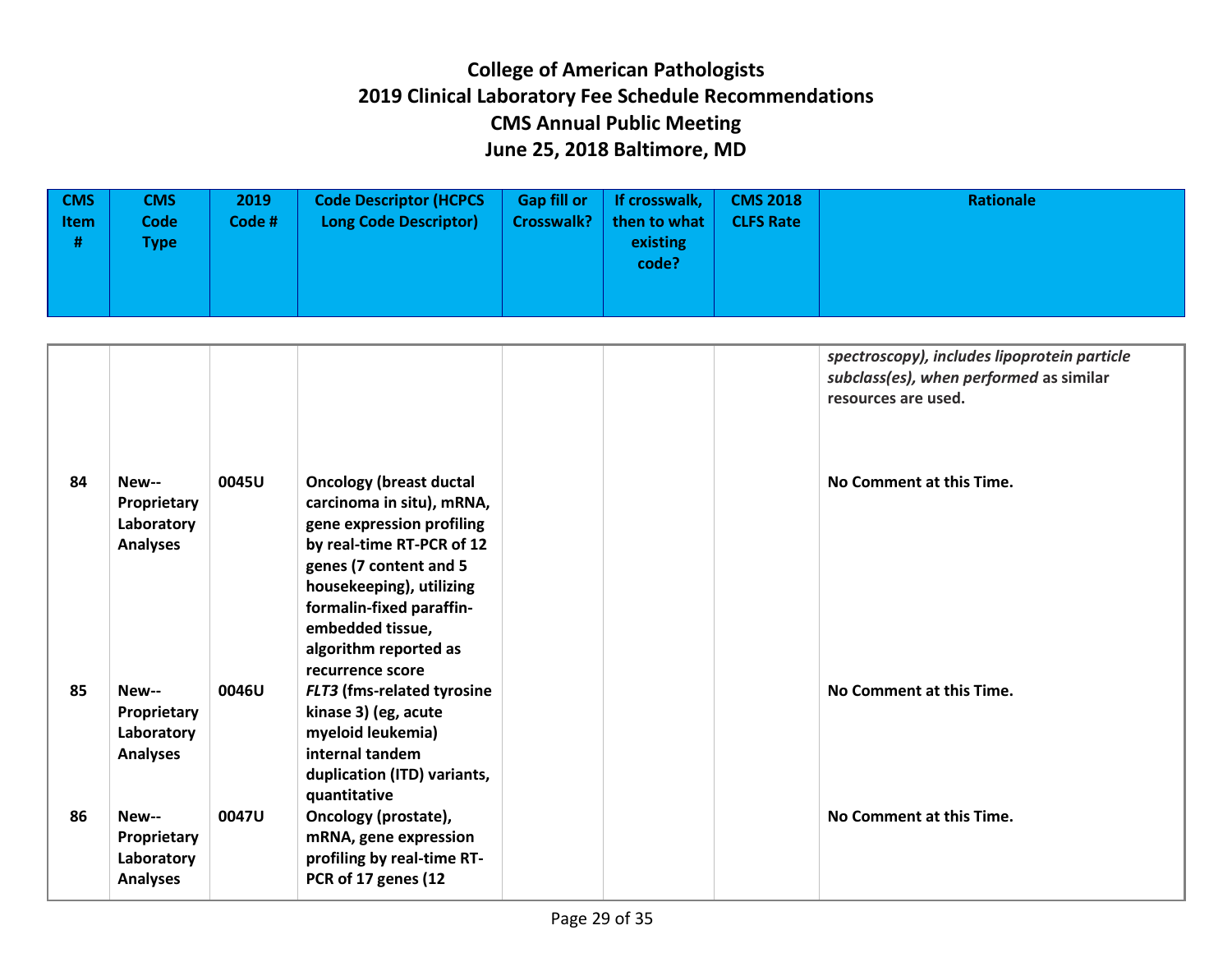| $ $ CMS<br><b>Item</b><br># | <b>CMS</b><br><b>Code</b><br><b>Type</b> | 2019<br>Code # | <b>Code Descriptor (HCPCS</b><br><b>Long Code Descriptor)</b> | <b>Gap fill or</b><br><b>Crosswalk?</b> | If crosswalk,<br>then to what<br>existing<br>code? | <b>CMS 2018</b><br><b>CLFS Rate</b> | <b>Rationale</b> |
|-----------------------------|------------------------------------------|----------------|---------------------------------------------------------------|-----------------------------------------|----------------------------------------------------|-------------------------------------|------------------|
|                             |                                          |                |                                                               |                                         |                                                    |                                     |                  |

| 87 | New--<br>Proprietary<br>Laboratory<br><b>Analyses</b> | 0048U | content and 5<br>housekeeping), utilizing<br>formalin-fixed paraffin-<br>embedded tissue,<br>algorithm reported as a<br>risk score<br><b>Oncology (solid organ</b><br>neoplasia), DNA, targeted<br>sequencing of protein-<br>coding exons of 468<br>cancer-associated genes,<br>including interrogation for<br>somatic mutations and<br>microsatellite instability,<br>matched with normal<br>specimens, utilizing<br>formalin-fixed paraffin- | No Comment at this Time. |
|----|-------------------------------------------------------|-------|------------------------------------------------------------------------------------------------------------------------------------------------------------------------------------------------------------------------------------------------------------------------------------------------------------------------------------------------------------------------------------------------------------------------------------------------|--------------------------|
| 88 | New--<br>Proprietary<br>Laboratory<br><b>Analyses</b> | 0049U | embedded tumor tissue,<br>report of clinically<br>significant mutation(s)<br><b>NPM1</b> (nucleophosmin)<br>(eg, acute myeloid<br>leukemia) gene analysis,<br>quantitative                                                                                                                                                                                                                                                                     | No Comment at this Time. |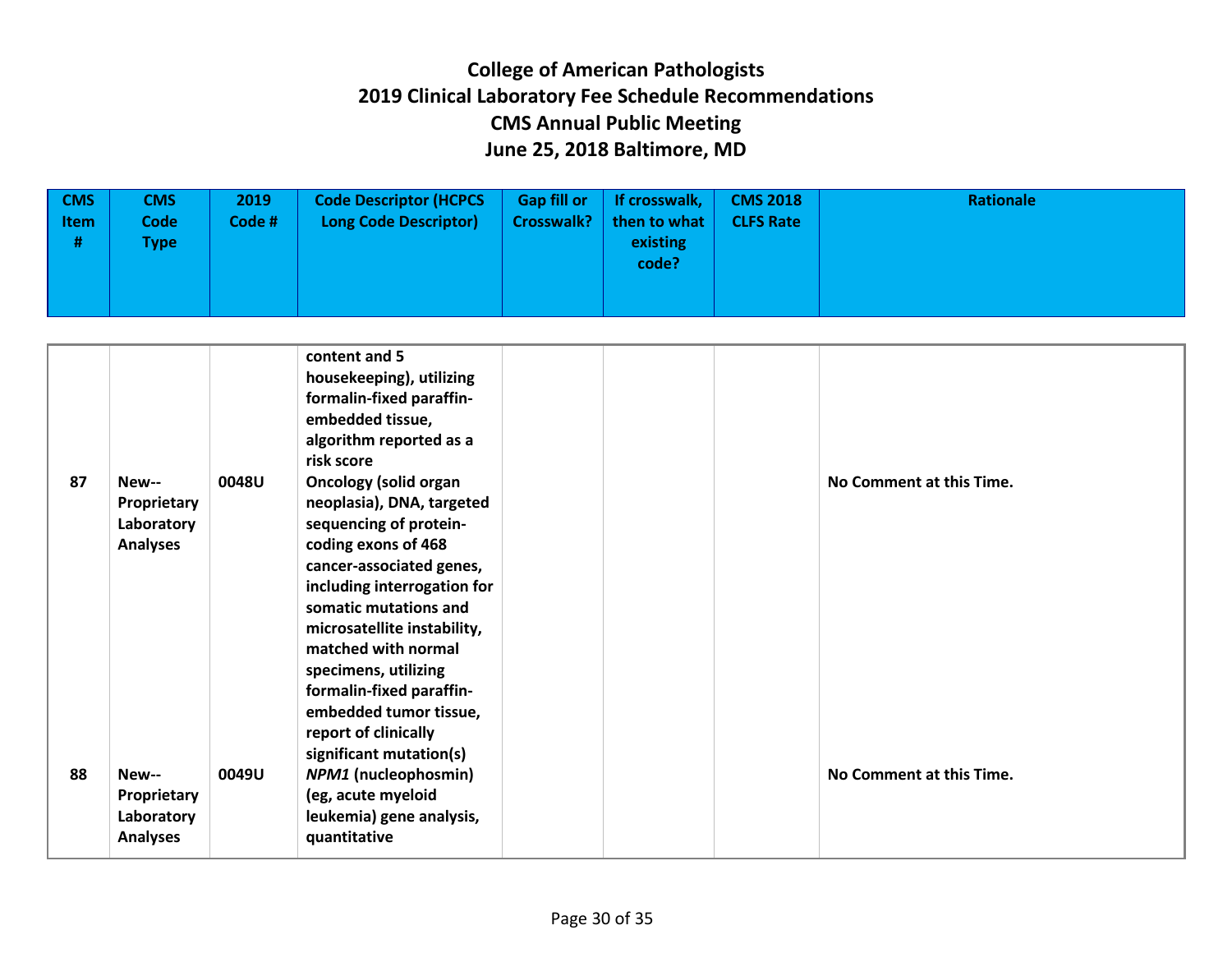| <b>CMS</b><br><b>Item</b><br># | <b>CMS</b><br><b>Code</b><br><b>Type</b> | 2019<br>Code # | <b>Code Descriptor (HCPCS)</b><br><b>Long Code Descriptor)</b> | <b>Gap fill or</b><br><b>Crosswalk?</b> | If crosswalk, $\vert$<br>then to what<br>existing<br>code? | <b>CMS 2018</b><br><b>CLFS Rate</b> | Rationale |
|--------------------------------|------------------------------------------|----------------|----------------------------------------------------------------|-----------------------------------------|------------------------------------------------------------|-------------------------------------|-----------|
|                                |                                          |                |                                                                |                                         |                                                            |                                     |           |

| 89 | New--<br>Proprietary<br>Laboratory<br><b>Analyses</b> | 0050U | <b>Targeted genomic</b><br>sequence analysis panel,<br>acute myelogenous<br>leukemia, DNA analysis,<br>194 genes, interrogation                                                                                                            |  | No Comment at this Time. |
|----|-------------------------------------------------------|-------|--------------------------------------------------------------------------------------------------------------------------------------------------------------------------------------------------------------------------------------------|--|--------------------------|
|    |                                                       |       | for sequence variants,<br>copy number variants or<br>rearrangements                                                                                                                                                                        |  |                          |
| 90 | New--<br>Proprietary<br>Laboratory<br><b>Analyses</b> | 0051U | <b>Prescription drug</b><br>monitoring, evaluation of<br>drugs present by LC-<br>MS/MS, urine, 31 drug<br>panel, reported as<br>quantitative results,<br>detected or not detected,<br>per date of service                                  |  | No Comment at this Time. |
| 91 | New--<br>Proprietary<br>Laboratory<br><b>Analyses</b> | 0052U | Lipoprotein, blood, high<br>resolution fractionation<br>and quantitation of<br>lipoproteins, including all<br>five major lipoprotein<br>classes and subclasses of<br>HDL, LDL, and VLDL by<br>vertical auto profile<br>ultracentrifugation |  | No Comment at this Time. |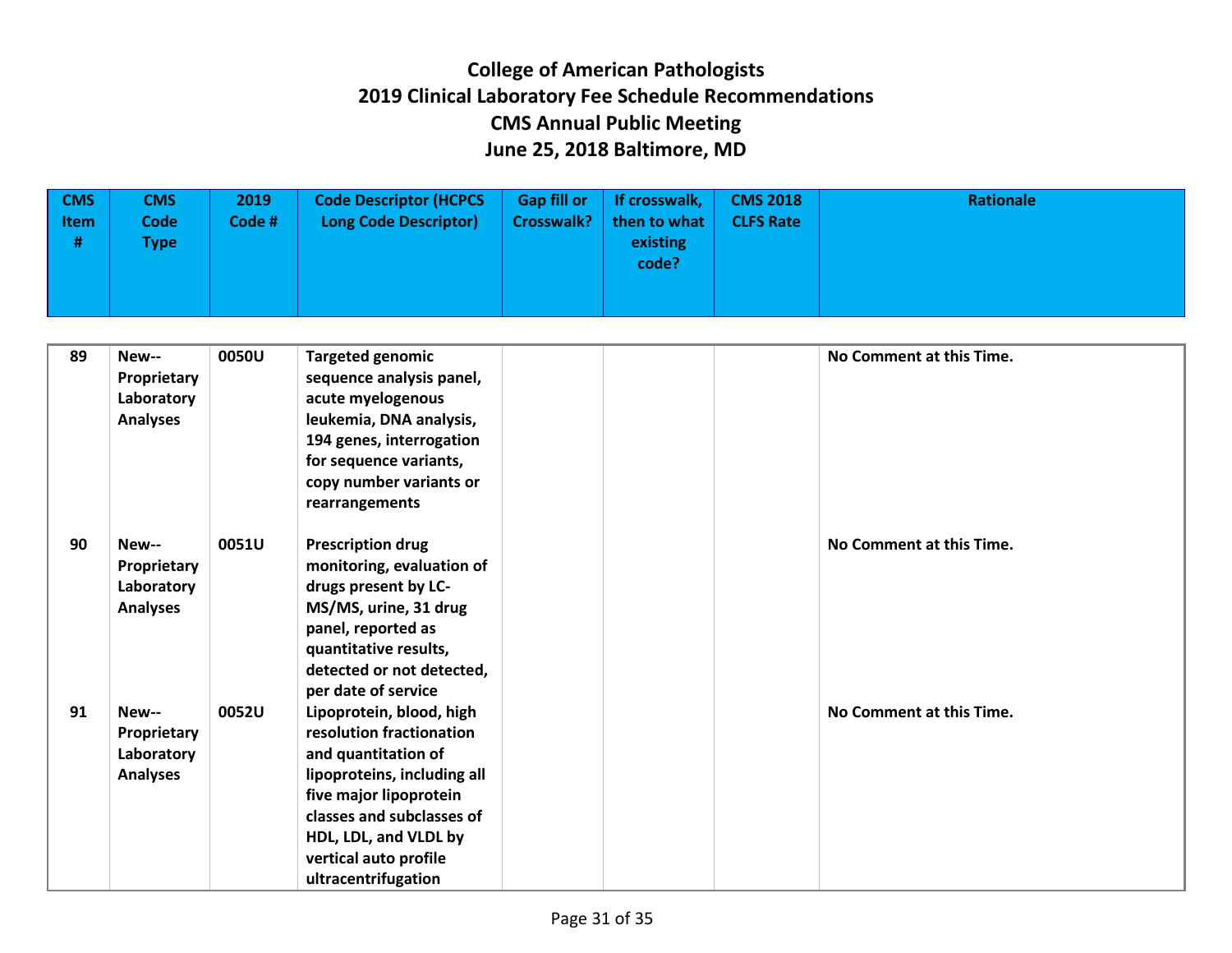| <b>CMS</b><br><b>Item</b><br># | <b>CMS</b><br><b>Code</b><br><b>Type</b> | 2019<br>Code # | <b>Code Descriptor (HCPCS</b><br><b>Long Code Descriptor)</b> | <b>Gap fill or</b><br><b>Crosswalk?</b> | If crosswalk,<br>then to what<br>existing<br>code? | <b>CMS 2018</b><br><b>CLFS Rate</b> | Rationale |
|--------------------------------|------------------------------------------|----------------|---------------------------------------------------------------|-----------------------------------------|----------------------------------------------------|-------------------------------------|-----------|
|                                |                                          |                |                                                               |                                         |                                                    |                                     |           |

| 92 | New--<br>Proprietary<br>Laboratory<br><b>Analyses</b> | 0053U | <b>Oncology (prostate</b><br>cancer), FISH analysis of 4<br>genes (ASAP1, HDAC9,<br>CHD1 and PTEN), needle<br>biopsy specimen,<br>algorithm reported as<br>probability of higher                                                                                                                                             |  | No Comment at this Time. |
|----|-------------------------------------------------------|-------|------------------------------------------------------------------------------------------------------------------------------------------------------------------------------------------------------------------------------------------------------------------------------------------------------------------------------|--|--------------------------|
| 93 | New--<br>Proprietary<br>Laboratory<br><b>Analyses</b> | 0054U | tumor grade<br><b>Prescription drug</b><br>monitoring, 14 or more<br>classes of drugs and<br>substances, definitive<br>tandem mass<br>spectrometry with<br>chromatography, capillary<br>blood, quantitative report<br>with therapeutic and toxic<br>ranges, including steady-<br>state range for the<br>prescribed dose when |  | No Comment at this Time. |
| 94 | New--<br>Proprietary<br>Laboratory<br><b>Analyses</b> | 0055U | detected, per date of<br>service<br><b>Cardiology (heart</b><br>transplant), cell-free DNA,<br>PCR assay of 96 DNA<br>target sequences (94                                                                                                                                                                                   |  | No Comment at this Time. |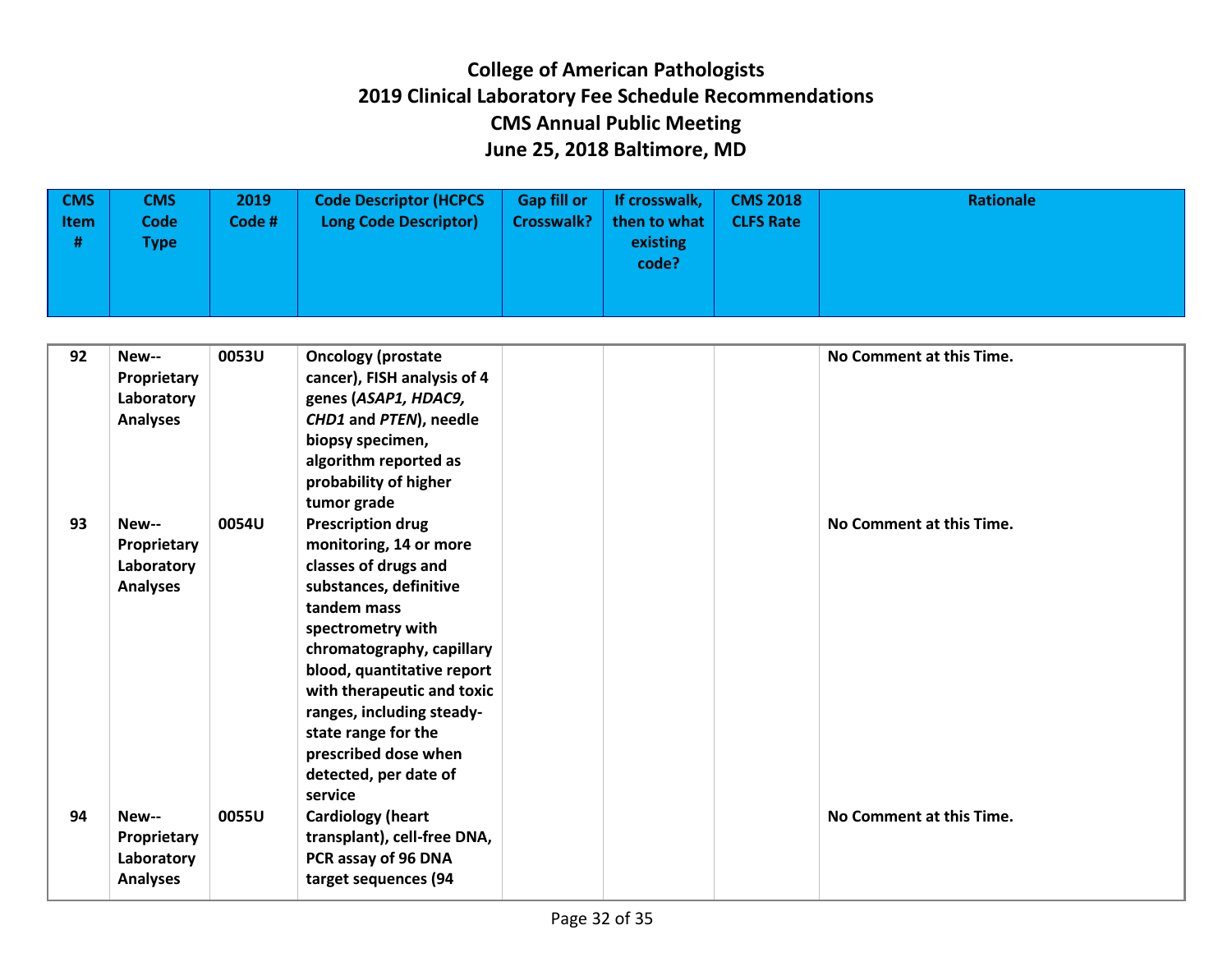| $\sqrt{CMS}$<br><b>Item</b><br># | <b>CMS</b><br><b>Code</b><br><b>Type</b> | 2019<br>Code # | <b>Code Descriptor (HCPCS</b><br><b>Long Code Descriptor)</b> | <b>Gap fill or</b><br><b>Crosswalk?</b> | If crosswalk,<br>then to what<br>existing<br>code? | <b>CMS 2018</b><br><b>CLFS Rate</b> | Rationale |
|----------------------------------|------------------------------------------|----------------|---------------------------------------------------------------|-----------------------------------------|----------------------------------------------------|-------------------------------------|-----------|
|                                  |                                          |                |                                                               |                                         |                                                    |                                     |           |

|    |                                                       |       | single nucleotide<br>polymorphism targets<br>and two control targets),<br>plasma                                                                                                                                                                                         |  |                          |
|----|-------------------------------------------------------|-------|--------------------------------------------------------------------------------------------------------------------------------------------------------------------------------------------------------------------------------------------------------------------------|--|--------------------------|
| 95 | New--<br>Proprietary<br>Laboratory<br><b>Analyses</b> | 0056U | <b>Hematology (acute</b><br>myelogenous leukemia),<br>DNA, whole genome next-<br>generation sequencing to<br>detect gene<br>rearrangement(s), blood<br>or bone marrow, report of<br>specific gene<br>rearrangement(s)                                                    |  | No Comment at this Time. |
| 96 | New--<br>Proprietary<br>Laboratory<br><b>Analyses</b> | 0057U | <b>Oncology (solid organ</b><br>neoplasia), mRNA, gene<br>expression profiling by<br>massively parallel<br>sequencing for analysis of<br>51 genes, utilizing<br>formalin-fixed paraffin-<br>embedded tissue,<br>algorithm reported as a<br>normalized percentile<br>rank |  | No Comment at this Time. |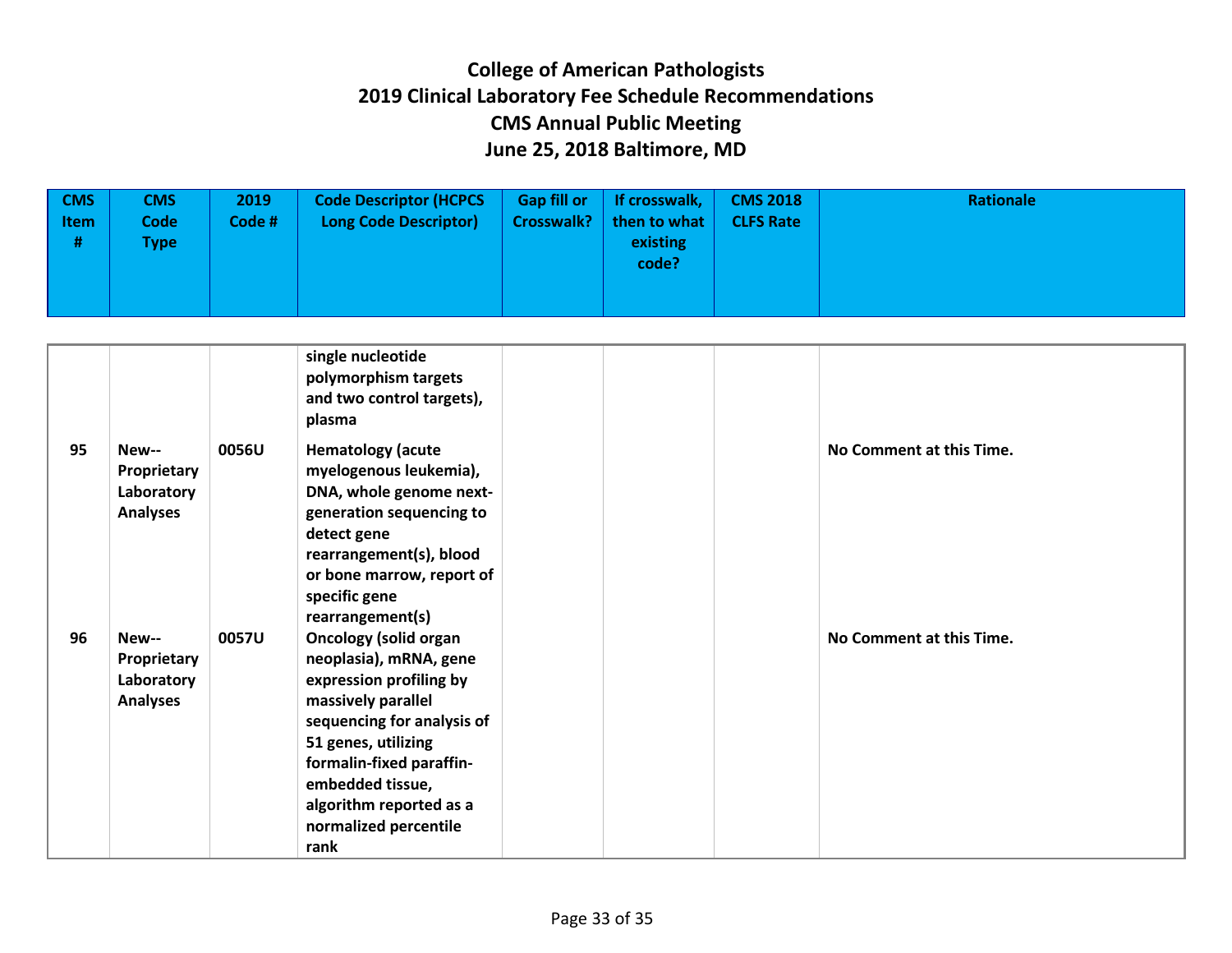| $\sqrt{CMS}$<br><b>Item</b><br># | <b>CMS</b><br><b>Code</b><br><b>Type</b> | 2019<br>Code# | <b>Code Descriptor (HCPCS</b><br><b>Long Code Descriptor)</b> | <b>Gap fill or</b><br><b>Crosswalk?</b> | If crosswalk,<br>then to what<br>existing<br>code? | <b>CMS 2018</b><br><b>CLFS Rate</b> | Rationale |
|----------------------------------|------------------------------------------|---------------|---------------------------------------------------------------|-----------------------------------------|----------------------------------------------------|-------------------------------------|-----------|
|                                  |                                          |               |                                                               |                                         |                                                    |                                     |           |

| 97  | New--              | 0058U | <b>Oncology (Merkel cell</b> | No Comment at this Time. |
|-----|--------------------|-------|------------------------------|--------------------------|
|     | Proprietary        |       | carcinoma), detection of     |                          |
|     | Laboratory         |       | antibodies to the Merkel     |                          |
|     | <b>Analyses</b>    |       | cell polyoma virus           |                          |
|     |                    |       | oncoprotein (small T         |                          |
|     |                    |       | antigen), serum,             |                          |
|     |                    |       | quantitative                 |                          |
| 98  | New--              | 0059U | <b>Oncology (Merkel cell</b> | No Comment at this Time. |
|     | Proprietary        |       | carcinoma), detection of     |                          |
|     | Laboratory         |       | antibodies to the Merkel     |                          |
|     | <b>Analyses</b>    |       | cell polyoma virus capsid    |                          |
|     |                    |       | protein (VP1), serum,        |                          |
|     |                    |       | reported as positive or      |                          |
|     |                    |       | negative                     |                          |
| 99  | New--              | 0060U | Twin zygosity, genomic       | No Comment at this Time. |
|     | <b>Proprietary</b> |       | targeted sequence            |                          |
|     | Laboratory         |       | analysis of chromosome       |                          |
|     | <b>Analyses</b>    |       | 2, using circulating cell-   |                          |
|     |                    |       | free fetal DNA in maternal   |                          |
|     |                    |       | blood                        |                          |
| 100 | New--              | 0061U | <b>Transcutaneous</b>        | No Comment at this Time. |
|     | Proprietary        |       | measurement of five          |                          |
|     | Laboratory         |       | biomarkers (tissue           |                          |
|     | <b>Analyses</b>    |       | oxygenation [StO2],          |                          |
|     |                    |       | oxyhemoglobin [ctHbO2],      |                          |
|     |                    |       | deoxyhemoglobin              |                          |
|     |                    |       |                              |                          |